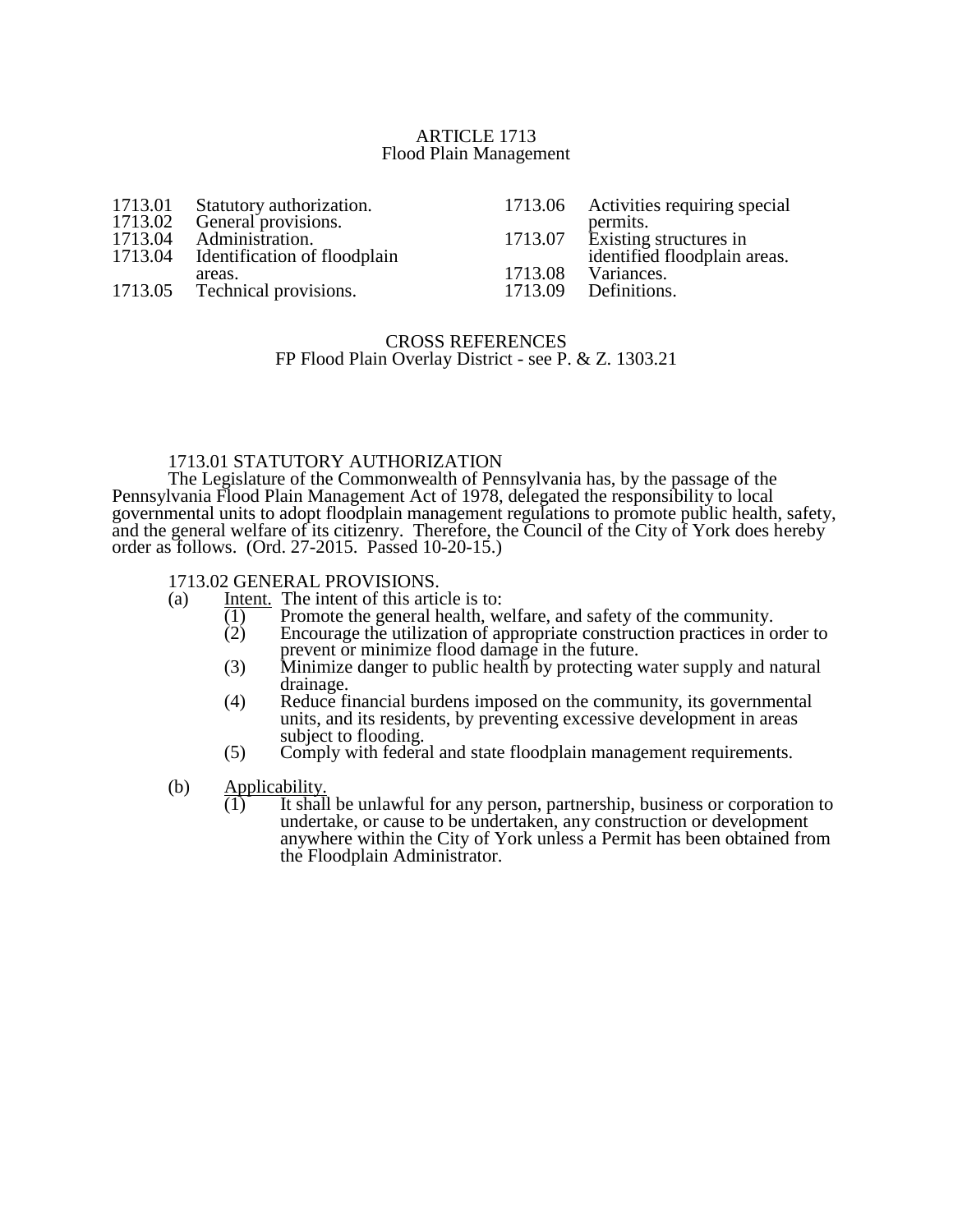(c) Abrogation and Greater Restrictions. This article supersedes any other conflicting provisions which may be in effect in identified floodplain areas. However, any other ordinance provisions shall remain in full force and effect to the extent that those provisions are more restrictive. If there is any conflict between any of the provisions of this article, the more restrictive shall apply.

(d) Severability. If any section, subsection, paragraph, sentence, clause, or phrase of this article shall be declared invalid for any reason whatsoever, such a decision shall not affect the remaining portions of the article, which shall remain in full force and effect, and for this purpose the provisions of this article are hereby declared to be severable.

- (e) Warning and Disclaimer of Liability.<br>  $(1)$  The degree of flood protection
	- The degree of flood protection sought by the provisions of this article is considered reasonable for regulatory purposes and is based on accepted engineering methods of study. Larger floods may occur or flood heights may be increased by man-made or natural causes, such as ice jams and bridge openings restricted by debris. This article does not imply that areas outside any identified floodplain areas, or that land uses permitted within such areas will be free from flooding or flood damages.
	- (2) This article shall not create liability on the part of the City of York or any officer or employee thereof for any flood damages that result from reliance on this article or any administrative decision lawfully made thereunder. (Ord. 27-2015. Passed 10-20-15.)
- 1713.03 ADMINISTRATION.
- (a) Designation of the Floodplain Administrator.
	- (1) The City Planner is hereby appointed to administer and enforce this ordinance and is referred to herein as the Floodplain Administrator The Floodplain Administrator may:<br>A. Fulfill the duties and res
		- A. Fulfill the duties and responsibilities set forth in these regulations,<br>B. Delegate duties and responsibilities set forth in these regulations to
		- B. Delegate duties and responsibilities set forth in these regulations to qualified technical personnel, plan examiners, inspectors, and other employees, or
		- C. Enter into a written agreement or written contract with another agency or private sector entity to administer specific provisions of these regulations. Administration of any part of these regulations by another entity shall not relieve the community of its responsibilities pursuant to the participation requirements of the National Flood Insurance Program as set forth in the Code of Federal Regulations at 44 C.F.R. Section 59.22.
	- (2) In the absence of a designated Floodplain Administrator, the Floodplain Administrator duties are to be fulfilled by the Mayor.

(b) Permits Required. A Permit shall be required before any construction or development is undertaken within any area of the City of York.

- (c) Duties and Responsibilities of the Floodplain Administrator.
	- (1) The Floodplain Administrator shall issue a Permit only after it has been determined that the proposed work to be undertaken will be in conformance with the requirements of this and all other applicable codes and ordinances.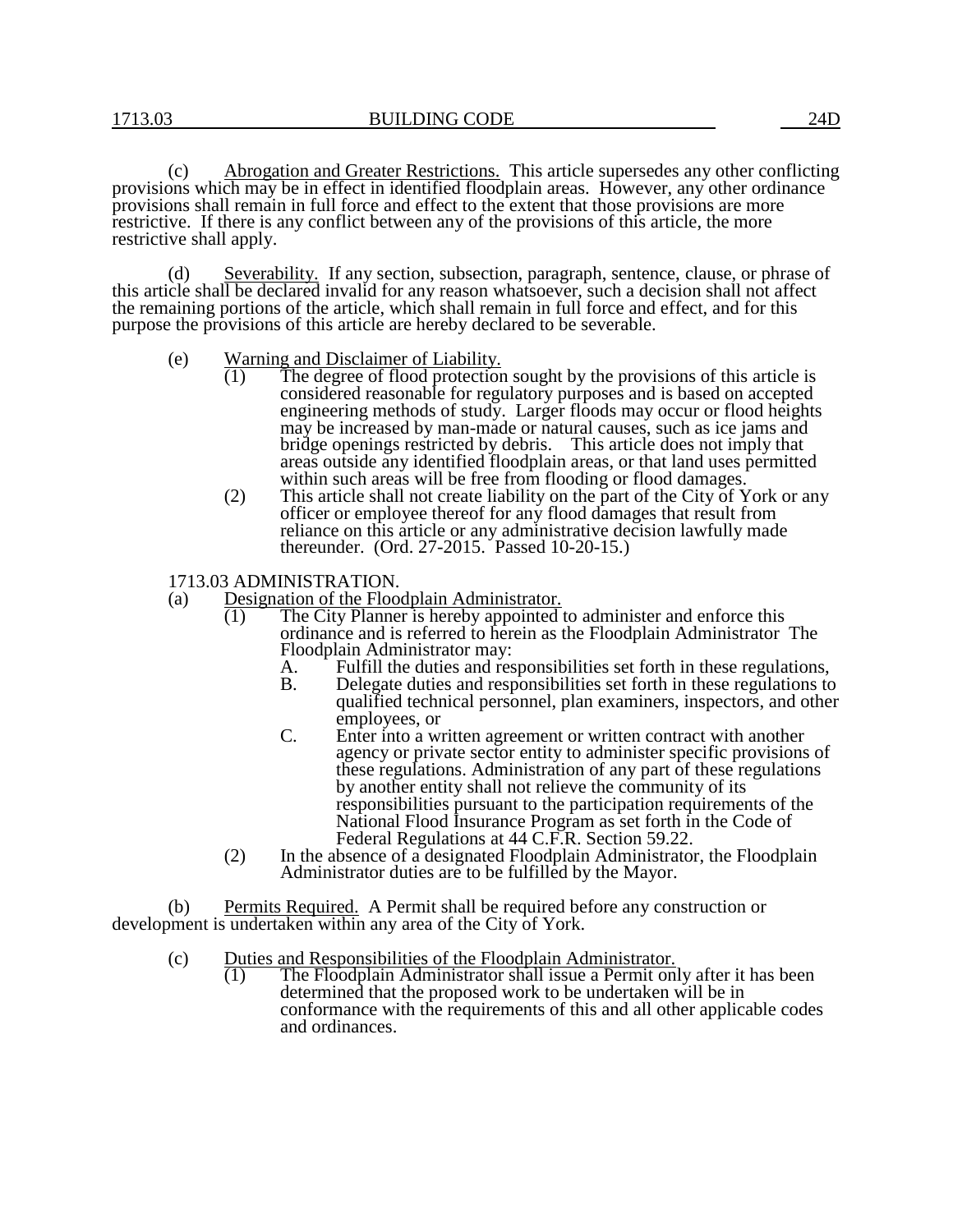- (2) Prior to the issuance of any permit, the Floodplain Administrator shall review the application for the permit to determine if all other necessary government permits required by state and federal laws have been obtained, such as those required by the Pennsylvania Sewage Facilities Act (Act 1966-537, as amended); the Pennsylvania Dam Safety and Encroachments Act (Act 1978-325, as amended); the Pennsylvania Clean Streams Act (Act 1937-394, as amended); and the U.S. Clean Water Act, Section 404, 33, U.S.C. 1344. No permit shall be issued until this determination has been made.
- (3) During the construction period, the Floodplain Administrator or other authorized official shall inspect the premises to determine that the work is progressing in compliance with the information provided on the permit application and with all applicable municipal laws and ordinances. He/she shall make as many inspections during and upon completion of the work as are necessary.
- (4) In the discharge of his/her duties, the Floodplain Administrator shall have the authority to enter any building, structure, premises or development in the identified floodplain area, upon presentation of proper credentials, at any reasonable hour to enforce the provisions of this ordinance.
- (5) In the event the Floodplain Administrator discovers that the work does not comply with the permit application or any applicable laws and ordinances, or that there has been a false statement or misrepresentation by any applicant, the Floodplain Administrator shall revoke the Permit and report such fact to the Council of the City of York for whatever action it considers necessary.
- (6) The Floodplain Administrator shall maintain in perpetuity all records associated with the requirements of this ordinance including, but not limited to, finished construction elevation data, permitting, inspection and enforcement.
- (7) The Floodplain Administrator is the official responsible for submitting a biennial report to FEMA concerning community participation in the National Flood Insurance Program.
- (8) The responsibility, authority and means to implement the commitments of the Floodplain Administrator can be delegated from the person identified. However, the ultimate responsibility lies with the person identified in the floodplain ordinance as the floodplain administrator/manager.
- (9) The Floodplain Administrator shall consider the requirements of the 34 PA Code and the 2009 IBC and the 2009 IRC or the latest edition thereof adopted by the State of Pennsylvania.
- (d) Application Procedures and Requirements.
	- Application for such a Permit shall be made, in writing, to the Floodplain Administrator on forms supplied by the City of York. Such application shall contain the following:
		- A. Name and address of applicant.<br>B. Name and address of owner of l
		- Name and address of owner of land on which proposed construction is to occur.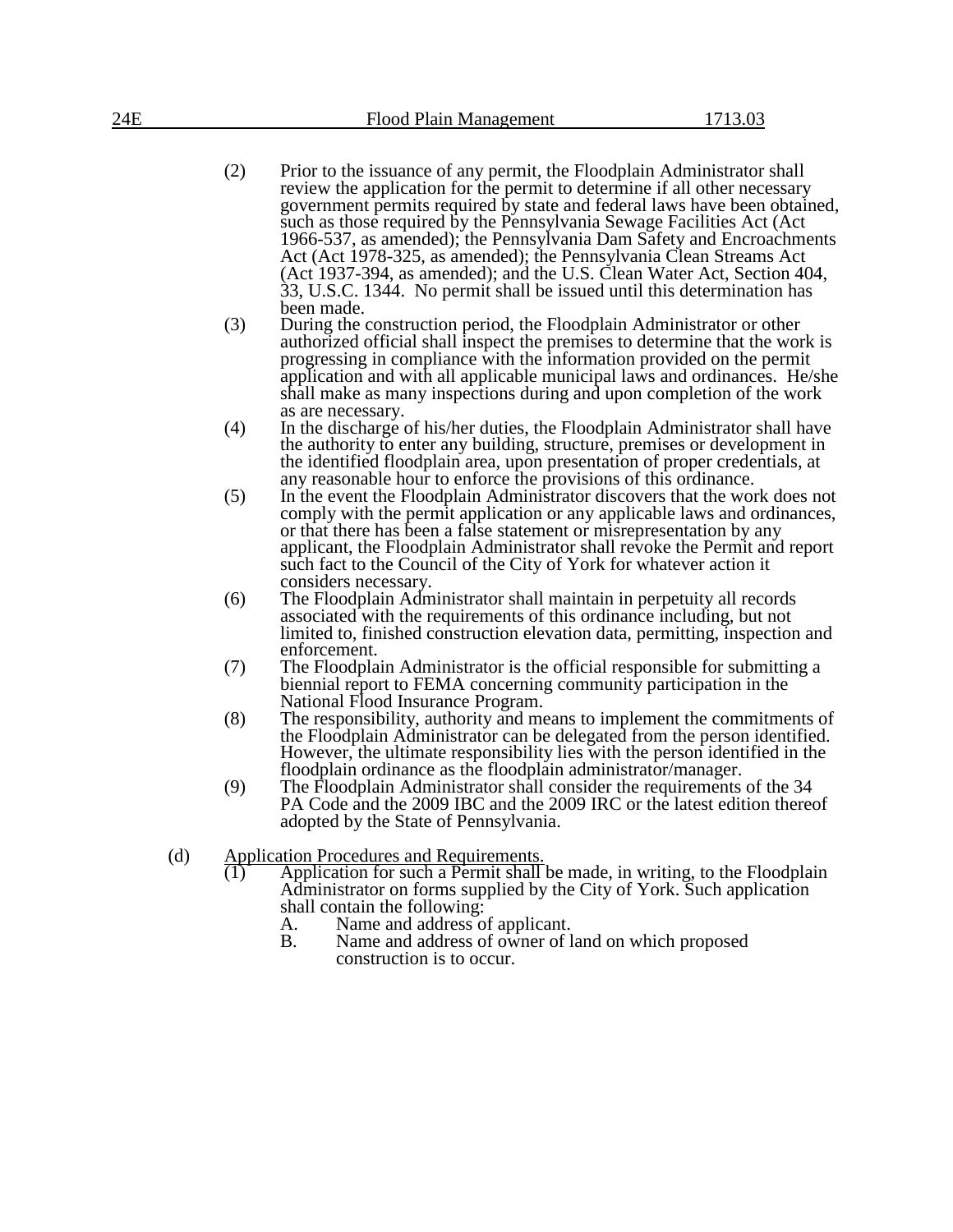- C. Name and address of contractor.<br>D. Site location including address.
- D. Site location including address.<br>E. Listing of other permits required
- E. Listing of other permits required.<br>F. Brief description of proposed wor
- F. Brief description of proposed work and estimated cost, including a breakout of flood-related cost and the market value of the building before the flood damage occurred where appropriate.
- G. A plan of the site showing the exact size and location of the proposed construction as well as any existing buildings or structures.

(e) If any proposed construction or development is located entirely or partially within any identified floodplain area, applicants for Permits shall provide all the necessary information in sufficient detail and clarity to enable the Floodplain Administrator to determine that:

- (1) All such proposals are consistent with the need to minimize flood damage and conform with the requirements of this and all other applicable codes and ordinances;
- (2) All utilities and facilities, such as sewer, gas, electrical and water systems are located and constructed to minimize or eliminate flood damage;
- (3) Adequate drainage is provided so as to reduce exposure to flood hazards;<br>(4) Structures will be anchored to prevent floatation, collapse, or lateral
- Structures will be anchored to prevent floatation, collapse, or lateral movement;
- (5) Building materials are flood-resistant;<br>(6) Appropriate practices that minimize fl
- $(6)$  Appropriate practices that minimize flood damage have been used; and  $(7)$  Electrical, heating, ventilation, plumbing, air conditioning equipment, a
- Electrical, heating, ventilation, plumbing, air conditioning equipment, and other service facilities have been designed and located to prevent water entry or accumulation.

(f) Applicants shall file the following minimum information plus any other pertinent information as may be required by the Floodplain Administrator to make the above determination:  $\begin{pmatrix} 1 \\ 2 \end{pmatrix}$ 

- (1) A completed Permit Application Form.
- A plan of the entire site, clearly and legibly drawn at a scale of one  $(1)$ inch being equal to one hundred (100) feet or less, showing the following:
	- A. North arrow, scale, and date;<br>B. Topographic contour lines if
	- B. Topographic contour lines, if available;<br>C. The location of all existing and propose
	- The location of all existing and proposed buildings, structures, and other improvements, including the location of any existing or proposed subdivision and development;
	- D. The location of all existing streets, drives, and other access ways; and
	- E. The location of any existing bodies of water or watercourses, identified floodplain areas, and, if available, information pertaining to the floodway, and the flow of water including direction and velocities.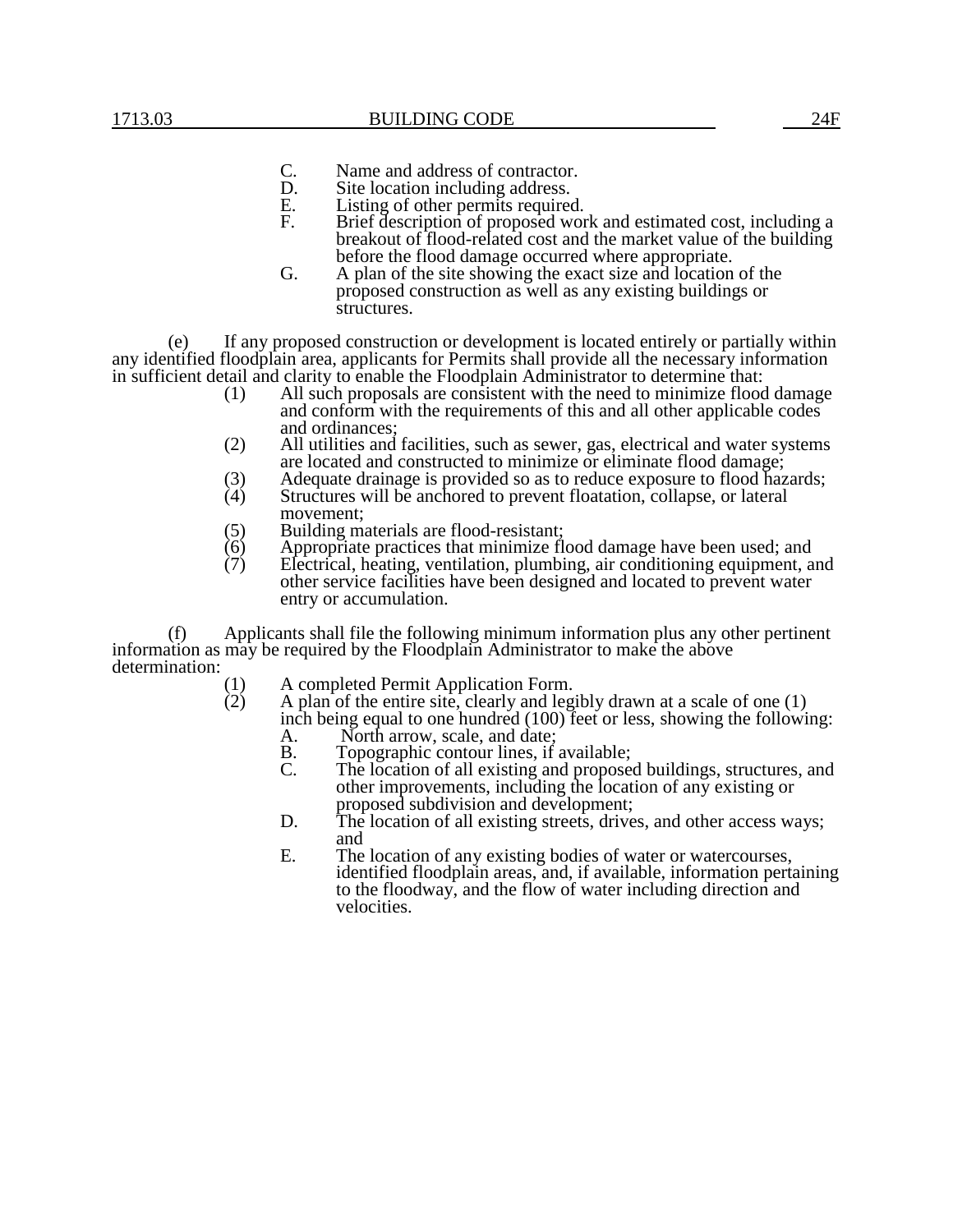| 24G |     |                       | Flood Plain Management                                                                                                                                                                                                                                                                                                                                                                                                | 1713.03                                       |
|-----|-----|-----------------------|-----------------------------------------------------------------------------------------------------------------------------------------------------------------------------------------------------------------------------------------------------------------------------------------------------------------------------------------------------------------------------------------------------------------------|-----------------------------------------------|
|     | (3) | А.<br><b>B.</b><br>C. | Plans of all proposed buildings, structures and other improvements, drawn<br>at suitable scale showing the following:<br>The proposed lowest floor elevation of any proposed building<br>based upon North American Vertical Datum of 1988;<br>The elevation of the base flood;<br>Supplemental information as may be necessary under 34 PA Code,<br>the 2009 IBC or the 2009 IRC or latest edition thereof adopted by |                                               |
|     | (4) | A.                    | the State of Pennsylvania.<br>The following data and documentation:<br>Detailed information concerning any proposed floodproofing<br>measures and corresponding elevations.                                                                                                                                                                                                                                           |                                               |
|     |     | <b>B.</b>             | If available, information concerning flood depths, pressures,<br>velocities, impact and uplift forces and other factors associated<br>with a base flood.                                                                                                                                                                                                                                                              |                                               |
|     |     | C.                    | Documentation, certified by a registered professional engineer or<br>architect, to show that the cumulative effect of any proposed<br>development within Floodway Area (See $1713.04(b)(1)$ ) when<br>combined with all other existing and anticipated development, will<br>not increase the base flood elevation at any point.                                                                                       |                                               |
|     |     | D.                    | A document, certified by a registered professional engineer or<br>architect, which states that the proposed construction or<br>development has been adequately designed to withstand the<br>pressures, velocities, impact and uplift forces associated with the<br>base flood.                                                                                                                                        |                                               |
|     |     |                       | the type and extent of flood proofing measures which have been<br>incorporated into the design of the structure and/or the                                                                                                                                                                                                                                                                                            | Such statement shall include a description of |
|     |     | E.                    | development.<br>Detailed information needed to determine compliance with<br>$1713.05(c)(6)$ , Storage, and $1713.05(d)$ , Development Which May<br>Endanger Human Life, including:<br>i.<br>The amount, location and purpose of any materials or<br>substances referred to in Sections $1713.05(c)(6)$ and<br>1713.05(d), which are intended to be used, produced, stored<br>or otherwise maintained on site.         |                                               |
|     |     |                       | ii.<br>A description of the safeguards incorporated into the design<br>of the proposed structure to prevent leaks or spills of the<br>dangerous materials or substances listed in $1713.05(d)$ ,<br>during a base flood.                                                                                                                                                                                              |                                               |
|     |     | F.                    | The appropriate component of the Department of Environmental<br>Protection's "Planning Module for Land Development."                                                                                                                                                                                                                                                                                                  |                                               |
|     |     | G.                    | Where any excavation or grading is proposed, a plan meeting the<br>requirements of the Department of Environmental Protection, to                                                                                                                                                                                                                                                                                     |                                               |

(g) Applications for Permits shall be accompanied by a fee, payable to the municipality based upon the estimated cost of the proposed construction as determined by the Floodplain Administrator.

implement and maintain erosion and sedimentation control.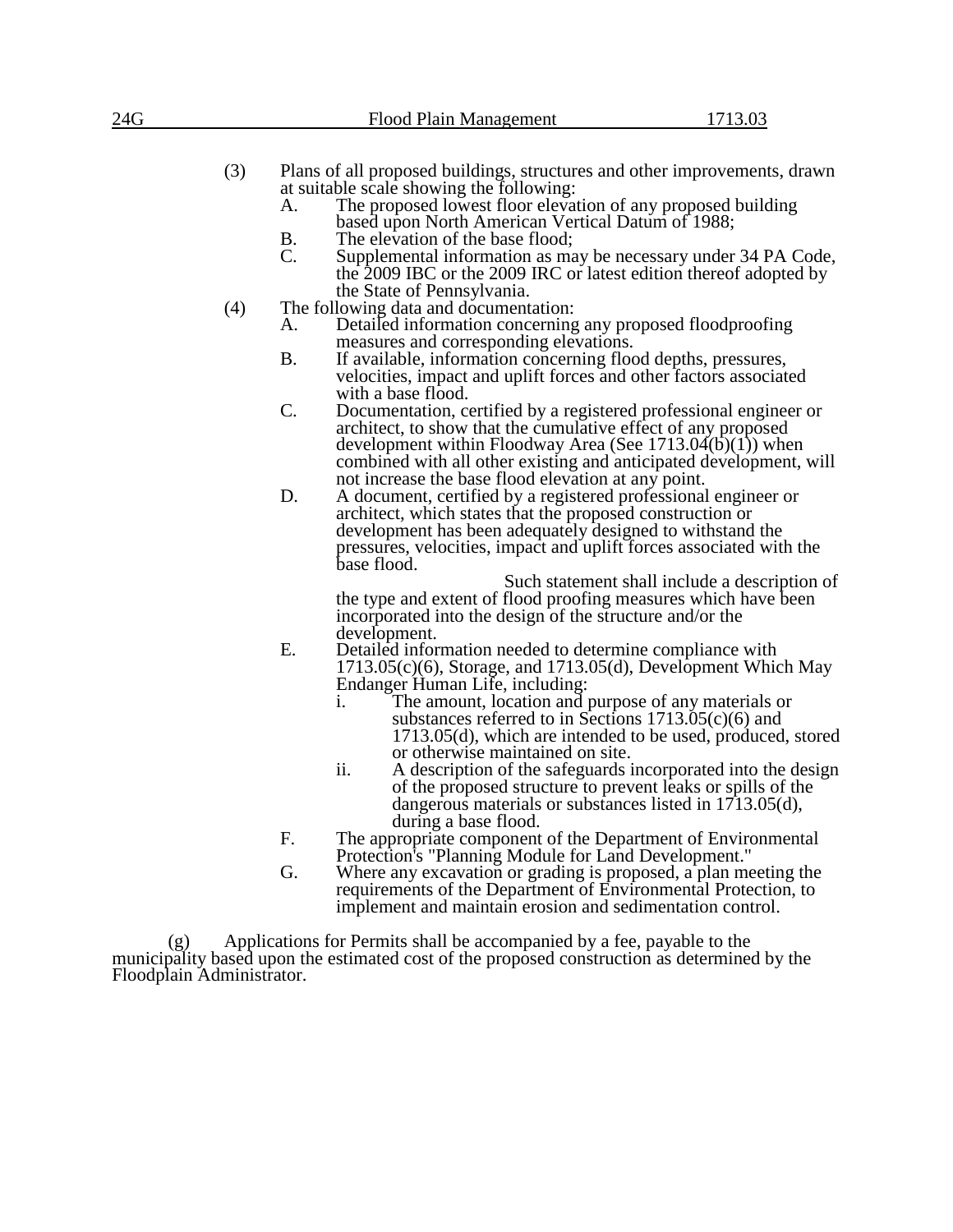(h) Review by County Conservation District. A copy of all applications and plans for any proposed construction or development in any identified floodplain area to be considered for approval shall be submitted by the Floodplain Administrator to the County Conservation District for review and comment prior to the issuance of a Permit. The recommendations of the Conservation District shall be considered by the Floodplain Administrator for possible incorporation into the proposed plan.

Review of Application by Others. A copy of all plans and applications for any proposed construction or development in any identified floodplain area to be considered for approval may be submitted by the Floodplain Administrator to any other appropriate agencies and/or individuals (e.g. planning commission, municipal engineer, etc.) for review and comment.

(j) Changes. After the issuance of a Permit by the Floodplain Administrator, no changes of any kind shall be made to the application, permit or any of the plans, specifications or other documents submitted with the application without the written consent or approval of the Floodplain Administrator. Requests for any such change shall be in writing, and shall be submitted by the applicant to Floodplain Administrator for consideration.

(k) Placards. In addition to the Permit, the Floodplain Administrator shall issue a placard, or similar document, which shall be displayed on the premises during the time construction is in progress. This placard shall show the number of the Permit, the date of its issuance, and be signed by the Floodplain Administrator.

- (1) Start of Construction.<br>(1) Work on the p
	- Work on the proposed construction or development shall begin within 180 days after the date of issuance of the development permit. Work shall also be completed within twelve (12) months after the date of issuance of the permit or the permit shall expire unless a time extension is granted, in writing, by the Floodplain Administrator. The issuance of development permit does not refer to the zoning approval.
	- (2) The actual start of construction means either the first placement of permanent construction of a structure on a site, such as the pouring of slab or footings, the installation of piles, the construction of columns, or any work beyond the stage of excavation; or the placement of a manufactured home on a foundation. Permanent construction does not include land preparation, such as clearing, grading, and filling; nor does it include the installation of streets and/or walkways; nor does it include excavation for a basement, footings, piers, or foundations or the erection of temporary forms; nor does it include the installation on the property of accessory buildings, such as garages or sheds not occupied as dwelling units or not part of the main structure. For a substantial improvement, the actual start of construction means the first, alteration of any wall, ceiling, floor, or other structural part of a building, whether or not that alteration affects the external dimensions of the building.
	- (3) Time extensions shall be granted only if a written request is submitted by the applicant, who sets forth sufficient and reasonable cause for the Floodplain Administrator to approve such a request and the original permit is compliant with the ordinance & FIRM/FIS in effect at the time the extension is granted.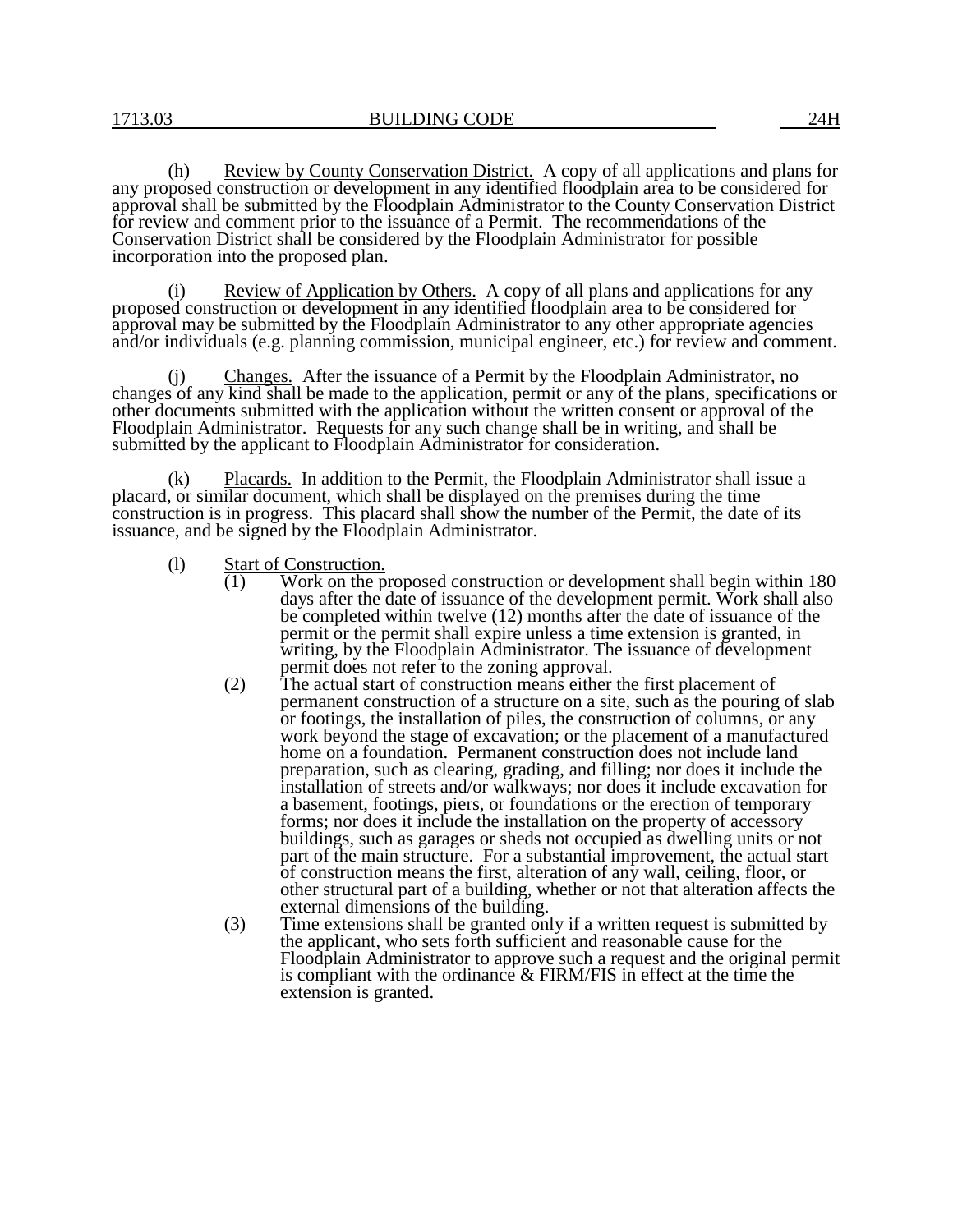- (m)  $\frac{\text{Enforcement.}}{(1)}$  Notice
	- Notices. Whenever the Floodplain Administrator or other authorized municipal representative determines that there are reasonable grounds to believe that there has been a violation of any provisions of this article, or of any regulations adopted pursuant thereto, the Floodplain Administrator shall give notice of such alleged violation as hereinafter provided. Such notice shall:
		- A. Be in writing;<br>B. Include a state
		- B. Include a statement of the reasons for its issuance;<br>C. Allow a reasonable time not to exceed a period of
		- Allow a reasonable time not to exceed a period of thirty (30) days for the performance of any act it requires;
		- D. Be served upon the property owner or his agent as the case may require; provided, however, that such notice or order shall be deemed to have been properly served upon such owner or agent when a copy thereof has been served with such notice by any other method authorized or required by the laws of this State;
		- E. Contain an outline of remedial actions which, if taken, will effect compliance with the provisions of this article.

(n) Penalties. Any person who fails to comply with any or all of the requirements or provisions of this article or who fails or refuses to comply with any notice, order of direction of the Floodplain Administrator or any other authorized employee of the municipality shall be guilty of a summary offense and upon conviction shall pay a fine to the City of York, of not less than one hundred dollars (\$100.00) nor more than one thousand dollars (\$1000.00) plus costs of prosecution. In addition to the above penalties all other actions are hereby reserved including an action in equity for the proper enforcement of this article. The imposition of a fine or penalty for any violation of, or noncompliance with this article shall not excuse the violation or noncompliance or permit it to continue. All such persons shall be required to correct or remedy such violations and noncompliance within a reasonable time. Any development initiated or any structure or building constructed, reconstructed, enlarged, altered, or relocated, in noncompliance with this article may be declared by the Council of the City of York to be a public nuisance and abatable as such.

- (o)  $\frac{\text{Appeals}}{(1)}$ 
	- $\overline{A}$ ny person aggrieved by any action or decision of the Floodplain Administrator concerning the administration of the provisions of this Ordinance, may appeal to the Zoning Hearing Board. Such appeal must be filed, in writing, within thirty (30) days after the decision, determination or action of the Floodplain Administrator.
	- (2) Upon receipt of such appeal the Zoning Hearing Board shall consider the appeal in accordance with the Municipal Planning Code and any other local ordinance.
	- (3) Any person aggrieved by any decision of the Zoning Hearing Board may seek relief therefrom by appeal to court, as provided by the laws of this State including the Pennsylvania Flood Plain Management Act. (Ord. 27-2015. Passed 10-20-15.)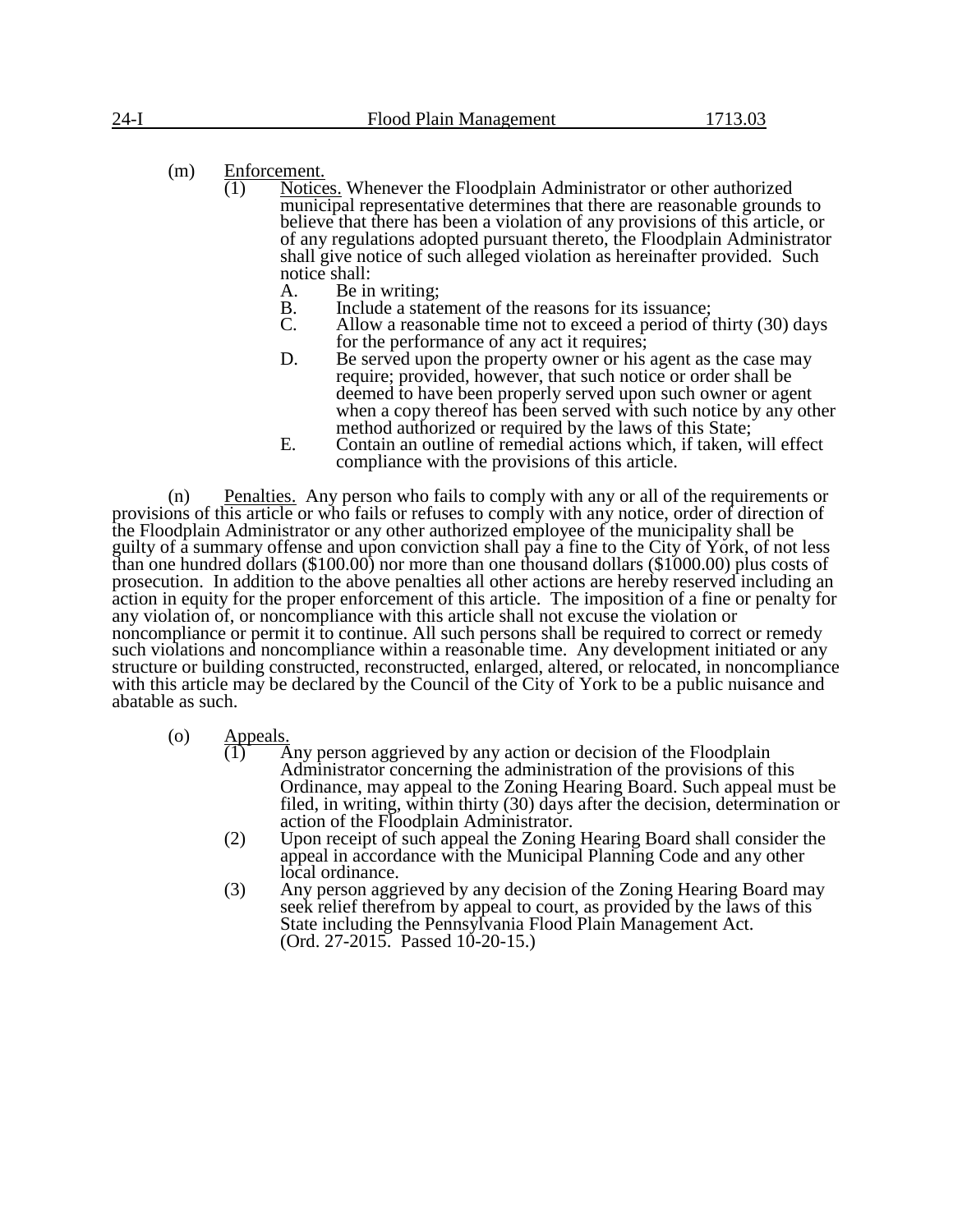# 1713.04 IDENTIFICATION OF FLOODPLAIN AREAS.

- (a) Identification. The identified floodplain area shall be:<br>(1) Any areas of the City of York, classified as Sp.
	- Any areas of the City of York, classified as Special Flood Hazard Areas (SFHAs) in the Flood Insurance Study (FIS) and the accompanying Flood Insurance Rate Maps (FIRMs) dated December 16, 2015 and issued by the Federal Emergency Management Agency (FEMA) or the most recent revision thereof, including all digital data developed as part of the Flood Insurance Study and,
	- (2) Any Community Identified Flood Hazard Areas

The above referenced FIS and FIRMs, and any subsequent revisions and amendments are hereby adopted by the City of York and declared to be a part of this article.

Description and Special Requirements of Identified Floodplain Areas. The identified floodplain area shall consist of the following specific areas:<br>(1) The Floodway Area shall be those areas identifi

- The Floodway Area shall be those areas identified in the FIS and the FIRM as floodway and which represent the channel of a watercourse and the adjacent land areas that must be reserved in order to discharge the base flood without increasing the water surface elevation by more than one (1) foot at any point. This term shall also include floodway areas which have been identified in other available studies or sources of information for those Special Flood Hazard Areas where no floodway has been identified in the FIS and FIRM.<br>A. Within any flo
	- Within any floodway area, no encroachments, including fill, new construction, substantial improvements, or other development shall be permitted unless it has been demonstrated through hydrologic and hydraulic analysis performed in accordance with standard engineering practice that the proposed encroachment would not result in any increase in flood levels within the community during the occurrence of the base flood discharge.
	- B. Within any floodway area, no new construction or development shall be allowed, unless the appropriate permit is obtained from the Department of Environmental Protection Regional Office.
- (2) The AE Area/District shall be those areas identified as an AE Zone on the FIRM included in the FIS prepared by FEMA for which base flood elevations have been provided.<br>A. The AE Area adjacent to
	- The AE Area adjacent to the floodway shall be those areas identified as an AE Zone on the FIRM included in the FIS prepared by FEMA for which base flood elevations have been provided and a floodway has been delineated.
	- B. AE Area without floodway shall be those areas identified as an AE zone on the FIRM included in the FIS prepared by FEMA for which base flood elevations have been provided but no floodway has been determined.
		- i. No permit shall be granted for any construction, development, use, or activity within any AE Area/District without floodway unless it is demonstrated that the cumulative effect of the proposed development would not, together with all other existing and anticipated development, increase the BFE more than one (1) foot at any point.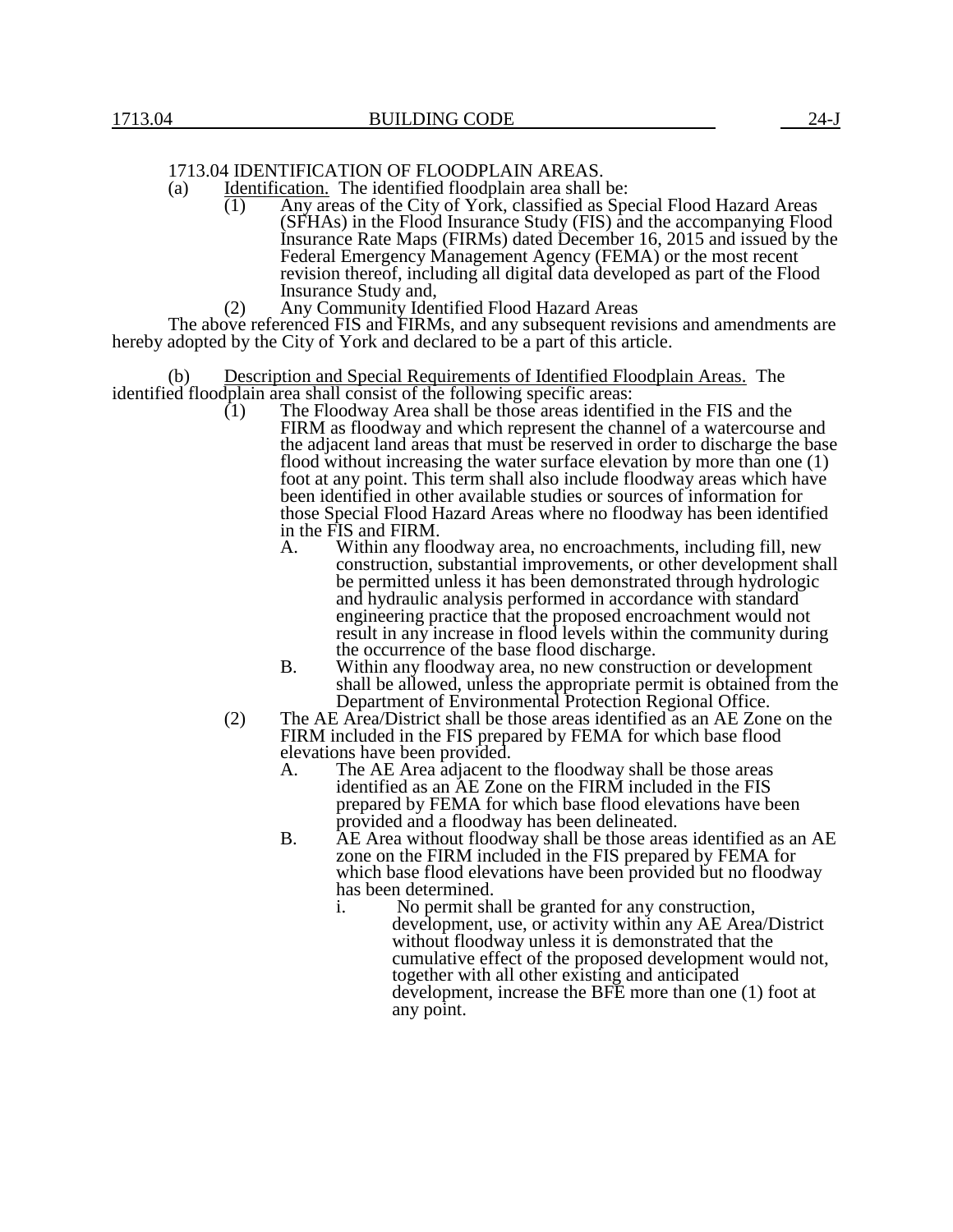ii. No new construction or development shall be located within the area measured fifty  $(50)$  feet landward from the top-of-bank of any watercourse, unless the appropriate permit is obtained from the Department of Environmental Protection Regional Office.

(c) The A Area/District shall be those areas identified as an A Zone on the FIRM included in the FIS prepared by FEMA and for which no base flood elevations have been provided. For these areas, elevation and floodway information from other Federal, State, or other acceptable sources shall be used when available. Where other acceptable information is not available, the base flood elevation shall be determined by using the elevation of a point on the boundary of the identified floodplain area which is nearest the construction site.<br>(1) In lieu of the above, the municipality may require the applical

In lieu of the above, the municipality may require the applicant to determine the elevation with hydrologic and hydraulic engineering techniques. Hydrologic and hydraulic analyses shall be undertaken only by professional engineers or others of demonstrated qualifications, who shall certify that the technical methods used correctly reflect currently accepted technical concepts. Studies, analyses, computations, etc., shall be submitted in sufficient detail to allow a thorough technical review by the municipality.

(d) The AO and AH Area/ District shall be those areas identified as Zones AO and AH on the FIRM and in the FIS. These areas are subject to inundation by 1-percent-annualchance shallow flooding where average depths are between one and three feet. In Zones AO and AH, drainage paths shall be established to guide floodwaters around and away from structures on slopes.

(e) Changes in Identification of Area. The Identified Floodplain Area may be revised or modified by the Council of the City of York where studies or information provided by a qualified agency or person documents the need for such revision. However, prior to any such change to the Special Flood Hazard Area, approval must be obtained from FEMA. Additionally, as soon as practicable, but not later than  $six(6)$  months after the date such information becomes available, a community shall notify FEMA of the changes to the Special Flood Hazard Area by submitting technical or scientific data. See 5.01 (B) for situations where FEMA notification is required.

(f) Boundary Disputes. Should a dispute concerning any identified floodplain boundary arise, an initial determination shall be made by the Floodplain Administrator and any party aggrieved by this decision or determination may appeal to the Council of the City of York. The burden of proof shall be on the appellant.

(g) Jurisdictional Boundary Changes. Prior to development occurring in areas where annexation or other corporate boundary changes are proposed or have occurred, the community shall review flood hazard data affecting the lands subject to boundary changes. The community shall adopt and enforce floodplain regulations in areas subject to annexation or corporate boundary changes which meet or exceed those in CFR 44 60.3. (Ord. 27-2015. Passed 10-20-15.)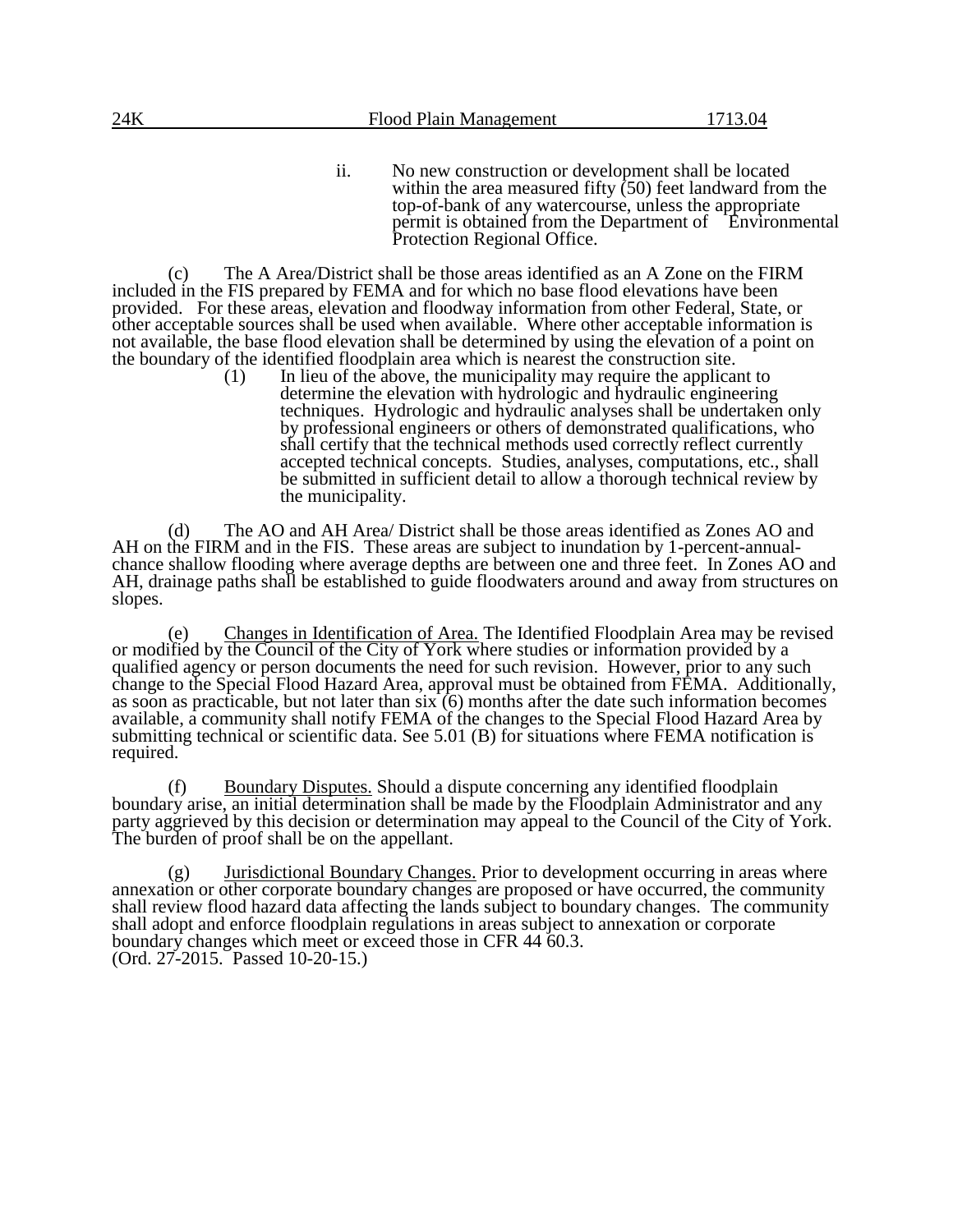## 1713.05 TECHNICAL PROVISIONS.

- (a) General.
	- (1) Alteration or Relocation of Watercourse.
		- A. No encroachment, alteration, or improvement of any kind shall be made to any watercourse until all adjacent municipalities which may be affected by such action have been notified by the municipality, and until all required permits or approvals have first been obtained from the Department of Environmental Protection Regional Office.
		- B. No encroachment, alteration, or improvement of any kind shall be made to any watercourse unless it can be shown that the activity will not reduce or impede the flood carrying capacity of the watercourse in any way.
		- C. In addition, FEMA and the Pennsylvania Department of Community and Economic Development, shall be notified prior to any alteration or relocation of any watercourse.
	- (2) When the City of York proposes to permit the following encroachments:
		- A. Any development that causes a rise in the base flood elevations within the floodway; or
		- B. Any development occurring in Zones A1-30 and Zone AE without a designated floodway, which will cause a rise of more than one foot in the base flood elevation; or
		- C. Alteration or relocation of a stream (including but not limited to installing culverts and bridges)
		- D. The applicant shall (as per 44 CFR Part 65.12):<br>i. Apply to FEMA for conditional approva
			- Apply to FEMA for conditional approval of such action prior to permitting the encroachments to occur.
			- ii. Upon receipt of the Administrator's conditional approval of map change and prior to approving the proposed encroachments, a community shall provide evidence to FEMA of the adoption of floodplain management ordinances incorporating the increased base flood elevations and /or revised floodway reflecting the postproject condition.
			- iii. Upon completion of the proposed encroachments, a community shall provide as-built certifications. FEMA will initiate a final map revision upon receipt of such certifications in accordance with 44 CFR Part 67.
	- (3) Any new construction, development, uses or activities allowed within any identified floodplain area shall be undertaken in strict compliance with the provisions contained in this Ordinance and any other applicable codes, ordinances and regulations.

(b) Elevation and Floodproofing Requirements. If a variance is obtained for new construction or substantial improvements in the Identified Floodplain Area in accordance with the criteria in Section 1713.08, then the following provisions apply:

- (1) Residential Structures.
	- A. In AE, A1-30, and AH Zones, any new construction or substantial improvement shall have the lowest floor (including basement) elevated up to, or above, the Regulatory Flood Elevation.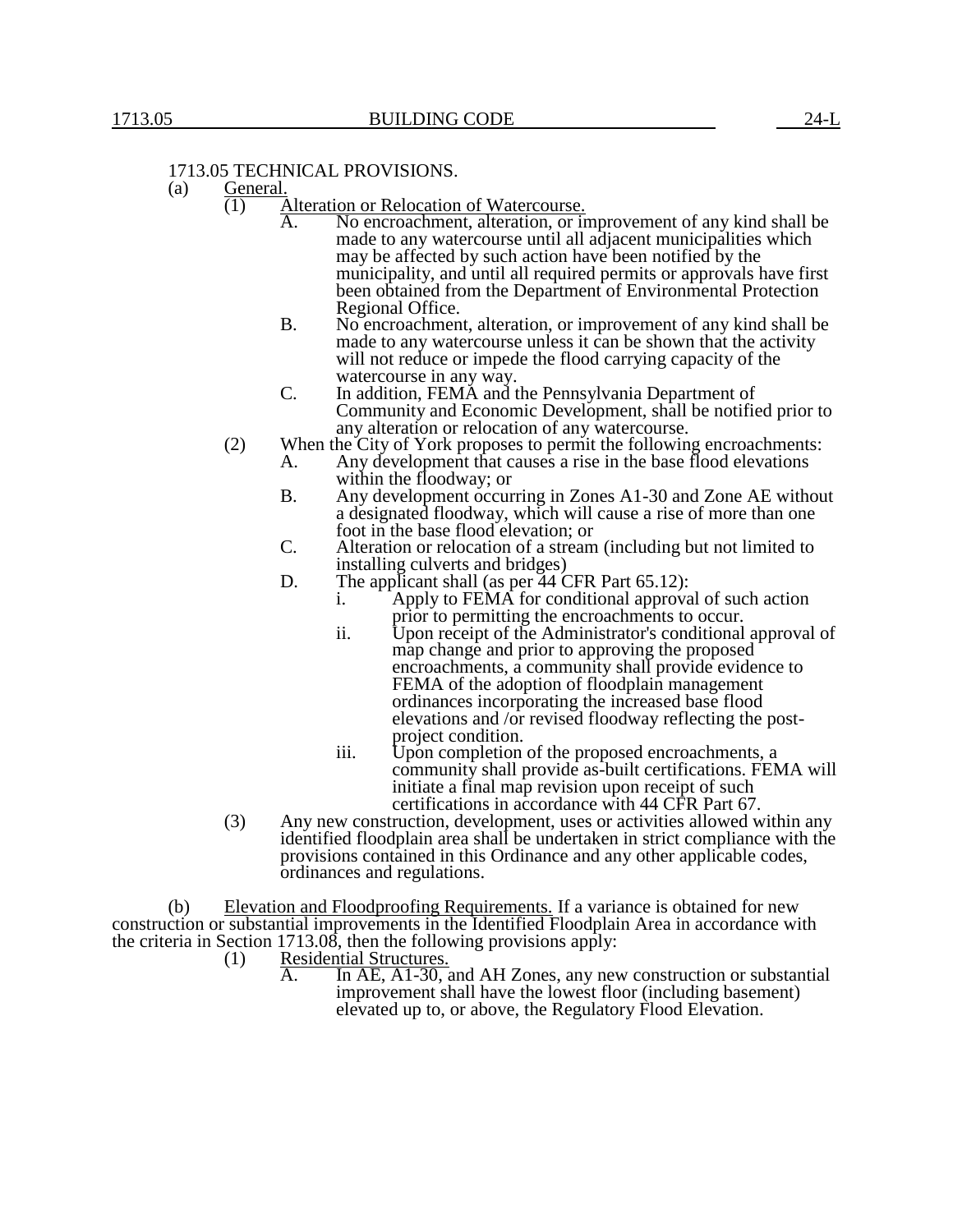| 24M |     |                  |                                                      | Flood Plain Management                                                                                           | 1713.05                                                                                                                                                                                                                                                                                                                                                                                                                                                                                                                                                                                                                                |
|-----|-----|------------------|------------------------------------------------------|------------------------------------------------------------------------------------------------------------------|----------------------------------------------------------------------------------------------------------------------------------------------------------------------------------------------------------------------------------------------------------------------------------------------------------------------------------------------------------------------------------------------------------------------------------------------------------------------------------------------------------------------------------------------------------------------------------------------------------------------------------------|
|     |     | <b>B.</b>        |                                                      |                                                                                                                  | In A Zones, where there are no Base Flood Elevations specified on<br>the FIRM, any new construction or substantial improvement shall<br>have the lowest floor (including basement) elevated up to, or<br>above, the Regulatory Flood Elevation determined in accordance                                                                                                                                                                                                                                                                                                                                                                |
|     |     | C.               |                                                      | with Section $1713.04(c)$ hereof.                                                                                | In AO Zones, any new construction or substantial improvement<br>shall have the lowest floor (including basement) at or above the<br>highest adjacent grade at least as high as the depth number                                                                                                                                                                                                                                                                                                                                                                                                                                        |
|     |     | D.               | specified on the FIRM.                               |                                                                                                                  | The design and construction standards and specifications contained<br>in the 2009 International Building Code (IBC) and in the 2009<br>International Residential Code (IRC) or the latest edition thereof<br>adopted by the State of Pennsylvania, and ASCE 24 and 34 PA<br>Code (Chapters 401-405 as amended) shall be utilized, where they                                                                                                                                                                                                                                                                                           |
|     | (2) |                  | are more restrictive.<br>Non-residential Structures. |                                                                                                                  |                                                                                                                                                                                                                                                                                                                                                                                                                                                                                                                                                                                                                                        |
|     |     | $\overline{A}$ . | 1.<br>2.<br>1.                                       | enclosed below the Regulatory Flood Elevation:<br>hydrostatic and hydrodynamic loads and effects of<br>buoyancy: | In AE, A1-30 and AH Zones, any new construction or substantial<br>improvement of a non-residential structure shall have the lowest<br>floor (including basement) elevated up to, or above, the Regulatory<br>Flood Elevation, or be designed and constructed so that the space<br>Is flood proofed so that the structure is water tight with walls<br>substantially impermeable to the passage of water and,<br>Has structural components with the capability of resisting<br>In A Zones, where no Base Flood Elevations are<br>specified on the FIRM, any new construction or<br>substantial improvement shall have the lowest floor  |
|     |     |                  |                                                      | $1713.04(c)$ hereof.                                                                                             | (including basement) elevated or completely<br>floodproofed up to, or above, the Regulatory Flood<br>Elevation determined in accordance with Section                                                                                                                                                                                                                                                                                                                                                                                                                                                                                   |
|     |     |                  | ii.                                                  | number specified on the FIRM.                                                                                    | In AO Zones, any new construction or substantial<br>improvement shall have their lowest floor elevated<br>or completely floodproofed above the highest<br>adjacent grade to at least as high as the depth                                                                                                                                                                                                                                                                                                                                                                                                                              |
|     |     |                  | iii.                                                 | other equivalent standard. All plans and                                                                         | Any non-residential structure, or part thereof, made<br>watertight below the Regulatory Flood Elevation<br>shall be floodproofed in accordance with the W1 or<br>W2 space classification standards contained in the<br>publication entitled "Flood-Proofing Regulations"<br>published by the U.S. Army Corps of Engineers<br>(June 1972, as amended March 1992) or with some<br>specifications for such floodproofing shall be<br>accompanied by a statement certified by a<br>registered professional engineer or architect which<br>states that the proposed design and methods of<br>construction are in conformance with the above |

referenced standards.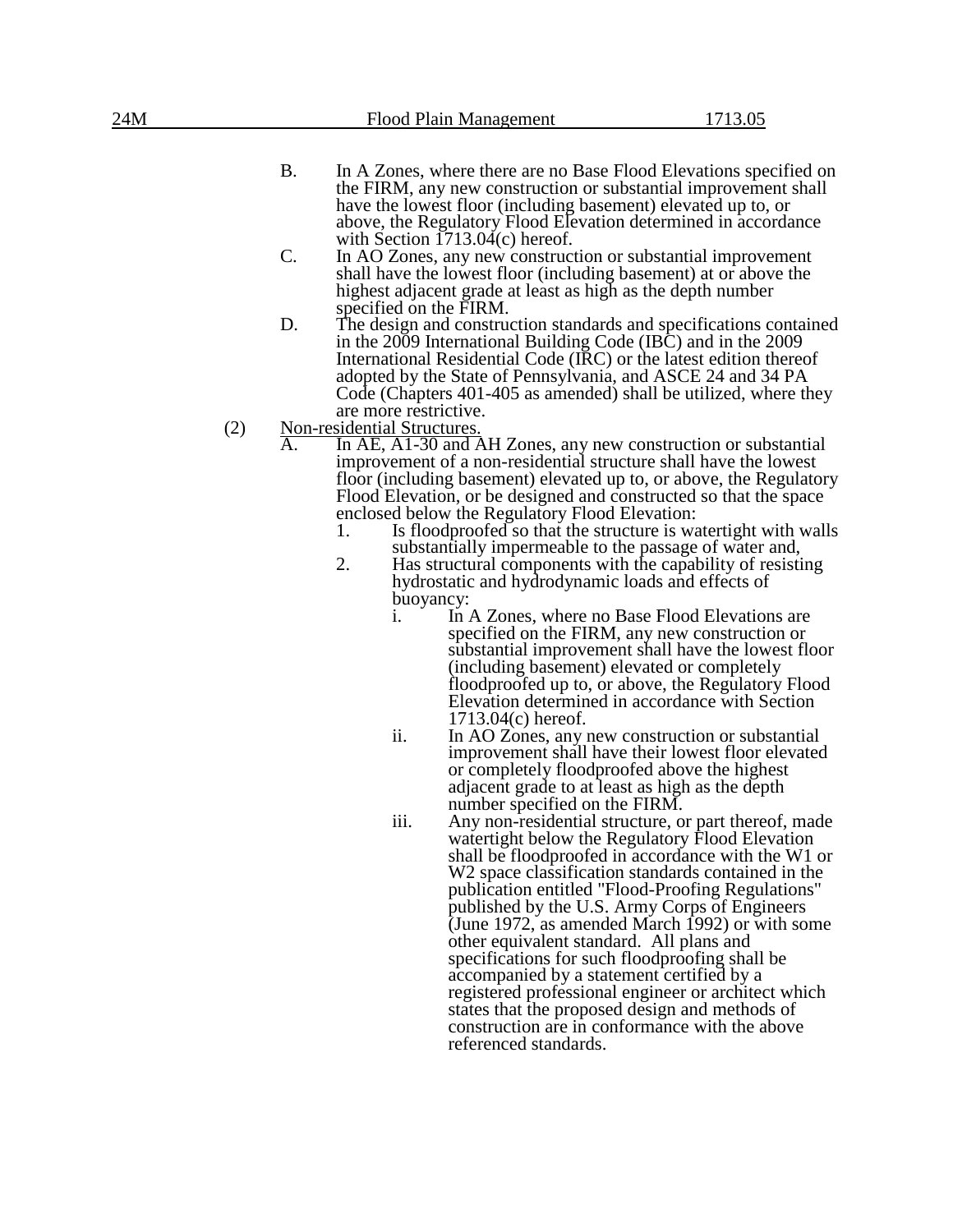- iv. The design and construction standards and specifications contained in the 2009 International Building Code (IBC) and in the 2009 International Residential Code (IRC) or the latest edition thereof adopted by the State of Pennsylvania, and ASCE 24 and 34 PA Code (Chapters 401-405 as amended) shall be utilized, where they are more restrictive.
- (3) Space below the lowest floor.
	- A. Basements are prohibited.<br>B. Fully enclosed space belove
		- Fully enclosed space below the lowest floor (excluding basements) which will be used solely for the parking of a vehicle, building access, or incidental storage in an area other than a basement, shall be designed and constructed to allow for the automatic entry and exit of flood waters for the purpose of equalizing hydrostatic forces on exterior walls. The term "fully enclosed space" also includes crawl spaces.
	- C. Designs for meeting this requirement must either be certified by a registered professional engineer or architect, or meet or exceed the following minimum criteria:
		- i. A minimum of two openings having a net total area of not less than one (1) square inch for every square foot of enclosed space.
		- ii. The bottom of all openings shall be no higher than one (1) foot above grade.
		- iii. Openings may be equipped with screens, louvers, or other coverings or devices provided that they permit the automatic entry and exit of floodwaters.
- (4) Historic Structures. Historic structures undergoing repair or rehabilitation that would constitute a substantial improvement as defined in this ordinance, must comply with all ordinance requirements that do not preclude the structure's continued designation as a historic structure. Documentation that a specific ordinance requirement will cause removal of the structure from the National Register of Historic Places or the State Inventory of Historic places must be obtained from the Secretary of the Interior or the State Historic Preservation Officer. Any exemption from ordinance requirements will be the minimum necessary to preserve the historic character and design of the structure.
- (5) Accessory structures. Structures accessory to a principal building need not be elevated or floodproofed to remain dry, but shall comply, at a minimum, with the following requirements:
	- A. The structure shall not be designed or used for human habitation, but shall be limited to the parking of vehicles, or to the storage of tools, material, and equipment related to the principal use or activity.
	- B. Floor area shall not exceed 200 square feet.<br>C. The structure will have a low damage poten
	- C. The structure will have a low damage potential.<br>D. The structure will be located on the site so as to
	- The structure will be located on the site so as to cause the least obstruction to the flow of flood waters.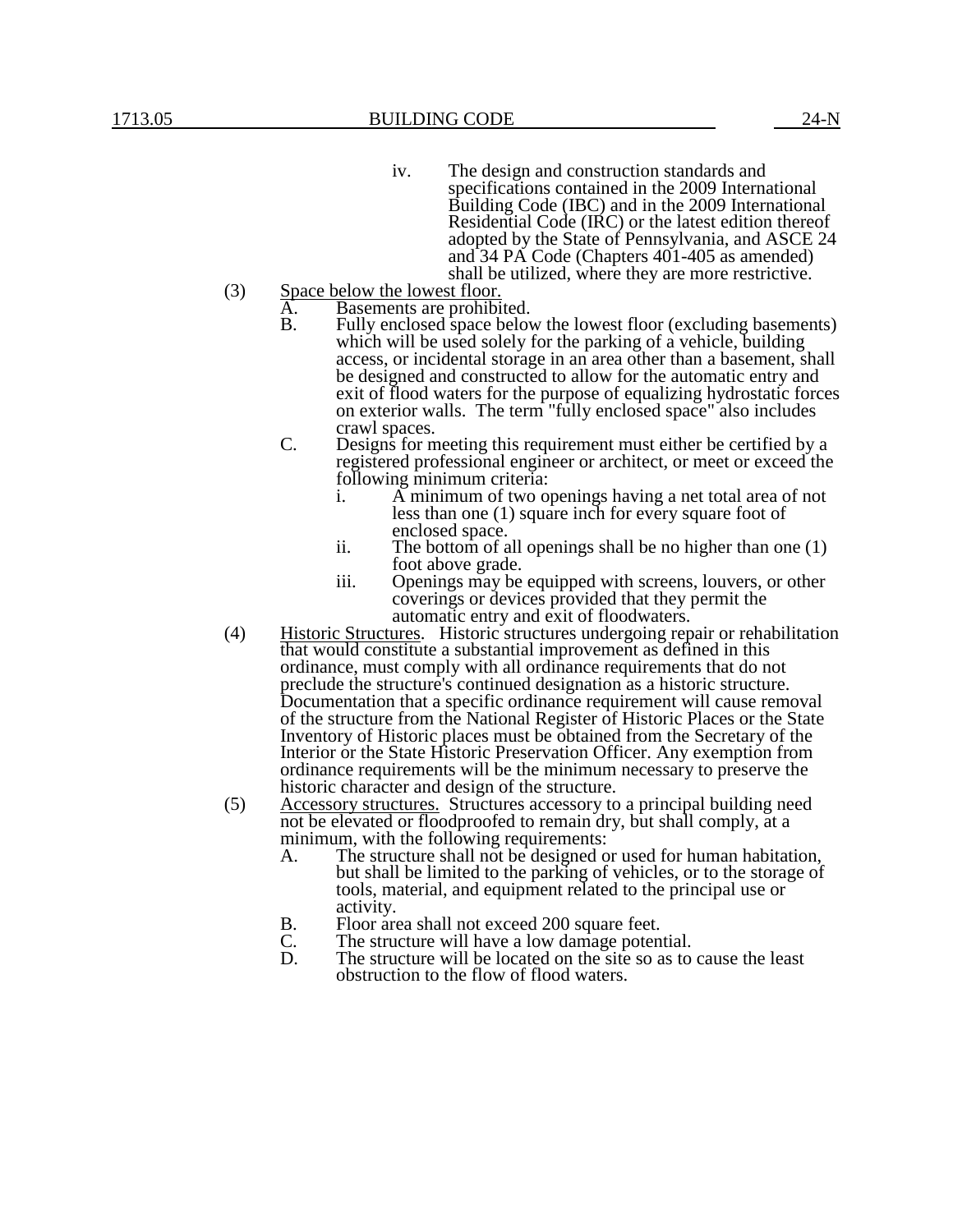| $24-O$                                                                                                                                             |      | Flood Plain Management                                                                                                                                                                                                                                                                                                                                                                                                                   | 1713.05 |  |  |
|----------------------------------------------------------------------------------------------------------------------------------------------------|------|------------------------------------------------------------------------------------------------------------------------------------------------------------------------------------------------------------------------------------------------------------------------------------------------------------------------------------------------------------------------------------------------------------------------------------------|---------|--|--|
|                                                                                                                                                    |      |                                                                                                                                                                                                                                                                                                                                                                                                                                          |         |  |  |
|                                                                                                                                                    | Ε.   | Power lines, wiring, and outlets will be elevated to the Regulatory                                                                                                                                                                                                                                                                                                                                                                      |         |  |  |
| Flood Elevation.<br>F.<br>Permanently affixed utility equipment and appliances such as<br>furnaces, heaters, washers, dryers, etc. are prohibited. |      |                                                                                                                                                                                                                                                                                                                                                                                                                                          |         |  |  |
|                                                                                                                                                    | G.   | Sanitary facilities are prohibited.                                                                                                                                                                                                                                                                                                                                                                                                      |         |  |  |
|                                                                                                                                                    | H.   | The structure shall be adequately anchored to prevent flotation,<br>collapse, and lateral movement and shall be designed to<br>automatically provide for the entry and exit of floodwater for the<br>purpose of equalizing hydrostatic forces on the walls. Designs for<br>meeting this requirement must either be certified by a registered<br>professional engineer or architect, or meet or exceed the following<br>minimum criteria: |         |  |  |
|                                                                                                                                                    | i.   | A minimum of two openings having a net total area of not<br>less than one (1) square inch for every square foot of                                                                                                                                                                                                                                                                                                                       |         |  |  |
|                                                                                                                                                    | ii.  | enclosed space.<br>The bottom of all openings shall be no higher than one $(1)$<br>foot above grade.                                                                                                                                                                                                                                                                                                                                     |         |  |  |
|                                                                                                                                                    | iii. | Openings may be equipped with screens, louvers, etc. or<br>other coverings or devices provided that they permit the<br>automatic entry and exit of flood waters.                                                                                                                                                                                                                                                                         |         |  |  |
| (c)                                                                                                                                                |      | Design and Construction Standards. The following minimum standards shall                                                                                                                                                                                                                                                                                                                                                                 |         |  |  |
|                                                                                                                                                    |      | apply for all construction and development proposed within any identified floodplain area:                                                                                                                                                                                                                                                                                                                                               |         |  |  |
| (1)                                                                                                                                                |      | Fill. Within any Identified Floodplain Area the use of fill shall be<br>prohibited unless a variance is obtained in accordance with the criteria in<br>Section 1713.08, then the following provisions apply:                                                                                                                                                                                                                             |         |  |  |
|                                                                                                                                                    | A.   | If fill is used, it shall:                                                                                                                                                                                                                                                                                                                                                                                                               |         |  |  |
|                                                                                                                                                    | i.   | Extend laterally at least fifteen (15) feet beyond the<br>building line from all points;                                                                                                                                                                                                                                                                                                                                                 |         |  |  |
|                                                                                                                                                    | ii.  | Consist of soil or small rock materials only - Sanitary<br>Landfills shall not be permitted;                                                                                                                                                                                                                                                                                                                                             |         |  |  |
|                                                                                                                                                    | iii. | Ce compacted to provide the necessary permeability and<br>resistance to erosion, scouring, or settling;                                                                                                                                                                                                                                                                                                                                  |         |  |  |
|                                                                                                                                                    | iv.  | Be no steeper than one $(1)$ vertical to two $(2)$ horizontal<br>feet unless substantiated data justifying steeper slopes are<br>submitted to, and approved by the Floodplain<br>Administrator; and                                                                                                                                                                                                                                      |         |  |  |
|                                                                                                                                                    | v.   | Be used to the extent to which it does not adversely affect<br>adjacent properties.                                                                                                                                                                                                                                                                                                                                                      |         |  |  |
| (2)                                                                                                                                                |      | <b>Drainage Facilities.</b> Storm drainage facilities shall be designed to convey<br>the flow of storm water runoff in a safe and efficient manner. The system<br>shall ensure proper drainage along streets, and provide positive drainage                                                                                                                                                                                              |         |  |  |
|                                                                                                                                                    |      | away from buildings. The system shall also be designed to prevent the                                                                                                                                                                                                                                                                                                                                                                    |         |  |  |
|                                                                                                                                                    |      | discharge of excess runoff onto adjacent properties.                                                                                                                                                                                                                                                                                                                                                                                     |         |  |  |
| (3)                                                                                                                                                |      | Water and Sanitary Sewer Facilities and Systems.                                                                                                                                                                                                                                                                                                                                                                                         |         |  |  |
|                                                                                                                                                    | A.   | All new or replacement water supply and sanitary sewer facilities                                                                                                                                                                                                                                                                                                                                                                        |         |  |  |
|                                                                                                                                                    |      | and systems shall be located, designed and constructed to minimize<br>or eliminate flood damages and the infiltration of flood waters.                                                                                                                                                                                                                                                                                                   |         |  |  |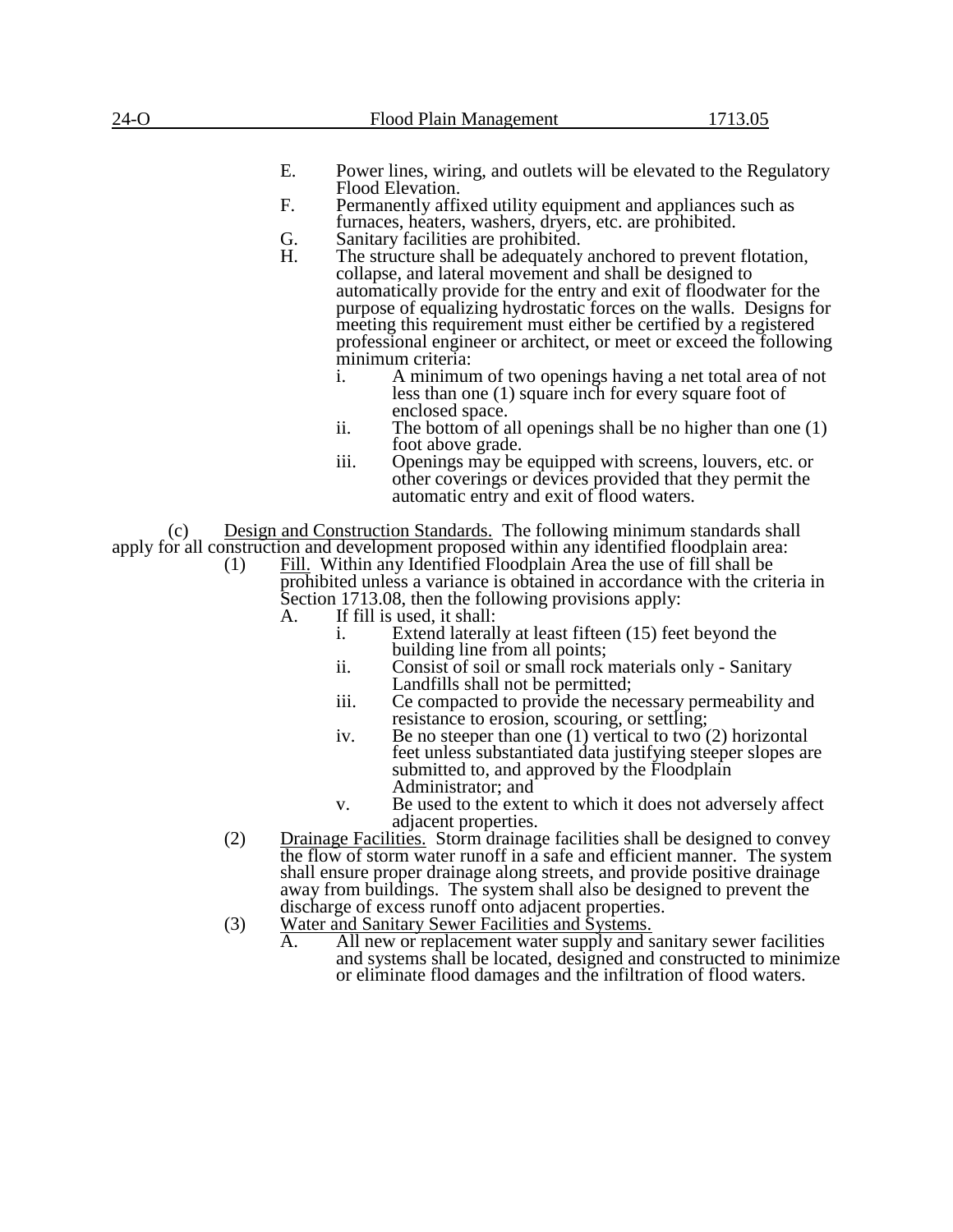#### B. Sanitary sewer facilities and systems shall be designed to prevent the discharge of untreated sewage into flood waters.

- C. No part of any on-site waste disposal system shall be located within any identified floodplain area except in strict compliance with all State and local regulations for such systems. If any such system is permitted, it shall be located so as to avoid impairment to it, or contamination from it, during a flood.
- D. The design and construction provisions of the UCC and FEMA #348, "Protecting Building Utilities From Flood Damages" and "The International Private Sewage Disposal Code" shall be utilized.
- (4) Other Utilities. All other utilities such as gas lines, electrical and telephone systems shall be located, elevated (where possible) and constructed to minimize the chance of impairment during a flood.
- (5) Streets. The finished elevation of all new streets shall be no more than  $\overline{one(1)}$  foot below the Regulatory Flood Elevation.
- (6) Storage. All materials that are buoyant, flammable, explosive, or in times of flooding, could be injurious to human, animal, or plant life, and not listed in Section 1713.05(d), Development Which May Endanger Human Life, shall be stored at or above the Regulatory Flood Elevation or floodproofed to the maximum extent possible.
- (7) Placement of Buildings and Structures. All buildings and structures shall be designed, located, and constructed so as to offer the minimum obstruction to the flow of water and shall be designed to have a minimum effect upon the flow and height of flood water.
- $(8)$  Anchoring.<br>A. All
	- A. A. I buildings and structures shall be firmly anchored in accordance with accepted engineering practices to prevent flotation, collapse, or lateral movement.
	- B. All air ducts, large pipes, storage tanks, and other similar objects or components located below the Regulatory Flood Elevation shall be securely anchored or affixed to prevent flotation.
- (9) Floors, Walls and Ceilings.<br>A. Wood flooring used
	- Wood flooring used at or below the Regulatory Flood Elevation shall be installed to accommodate a lateral expansion of the flooring, perpendicular to the flooring grain without causing structural damage to the building.
	- B. Plywood used at or below the Regulatory Flood Elevation shall be of a "marine" or "water-resistant" variety.
	- C. Walls and ceilings at or below the Regulatory Flood Elevation shall be designed and constructed of materials that are "waterresistant" and will withstand inundation.
	- D. Windows, doors, and other components at or below the Regulatory Flood Elevation shall be made of metal or other "water-resistant" material.
- (10) Paints and Adhesives.
	- A. Paints and other finishes used at or below the Regulatory Flood Elevation shall be of "marine" or "water-resistant" quality.
	- B. Adhesives used at or below the Regulatory Flood Elevation shall be of a "marine" or "water-resistant" variety.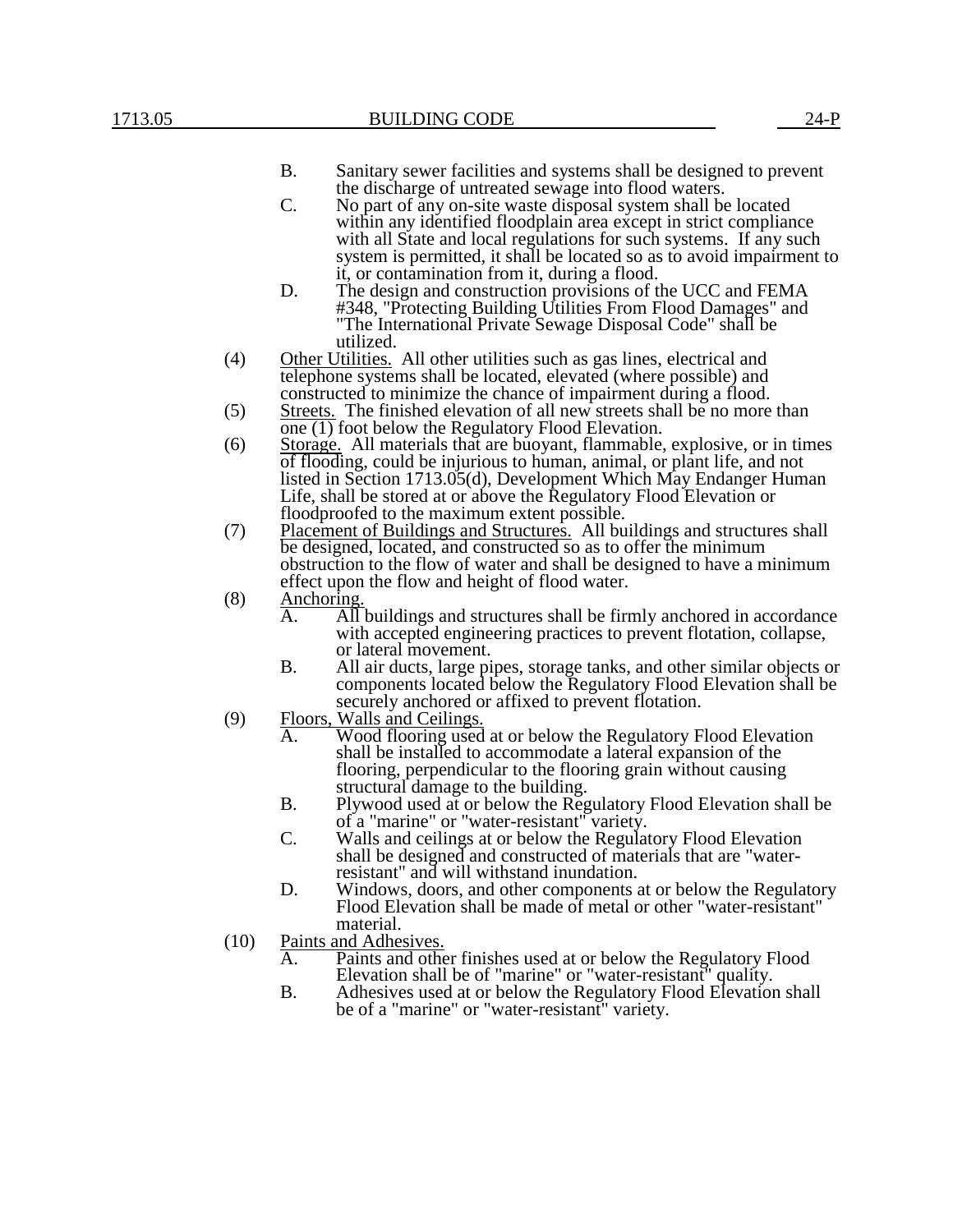| 24-O                                           | Flood Plain Management                                                                                                                                                                                                                       | 1713.05                                  |
|------------------------------------------------|----------------------------------------------------------------------------------------------------------------------------------------------------------------------------------------------------------------------------------------------|------------------------------------------|
|                                                | $\mathcal{C}$ .<br>All wooden components (doors, trim, cabinets, etc.) used at or<br>below the Regulatory Flood Elevation shall be finished with a<br>"marine" or "water-resistant" paint or other finishing material.                       |                                          |
| (11)                                           | <b>Electrical Components.</b><br>A.<br>Electrical distribution panels shall be at least three (3) feet above<br>the base flood elevation.                                                                                                    |                                          |
|                                                | <b>B.</b><br>Separate electrical circuits shall serve lower levels and shall be<br>dropped from above.                                                                                                                                       |                                          |
| (12)                                           | Equipment. Water heaters, furnaces, air conditioning and ventilating<br>units, and other electrical, mechanical or utility equipment or apparatus<br>shall not be located below the Regulatory Flood Elevation.                              |                                          |
| (13)                                           | <b>Fuel Supply Systems.</b> All gas and oil supply systems shall be designed to<br>prevent the infiltration of flood waters into the system and discharges from<br>the system into flood waters. Additional provisions shall be made for the |                                          |
| (14)                                           | drainage of these systems in the event that flood water infiltration occurs.<br>Uniform Construction Code Coordination.<br>The Standards and Specifications contained in 34 PA Code                                                          |                                          |
|                                                | (Chapters 401-405), as amended and not limited to the following<br>provisions shall apply to the above and other sections and sub-<br>sections of this ordinance, to the extent that they are more                                           |                                          |
|                                                | restrictive and supplement the requirements of this ordinance.<br><b>B.</b><br>International Building Code (IBC) 2009 or the latest edition<br>thereof adopted by the State of Pennsylvania:                                                 |                                          |
|                                                | 3402, and Appendix G.<br>C.<br>International Residential Building Code (IRC) 2009 or the latest                                                                                                                                              | Secs. 801, 1202, 1403, 1603, 1605, 1612, |
|                                                | edition thereof adopted by the State of Pennsylvania:<br>E, and Appendix J.                                                                                                                                                                  | Secs. R104, R105, R109, R322, Appendix   |
| (d)                                            | Development Which May Endanger Human Life. Within any Identified                                                                                                                                                                             |                                          |
|                                                | Floodplain Area, any structure of the kind described in Subsection 1, below, shall be prohibited.<br>If a variance is obtained in accordance with the criteria in Section 1713.08, then the following                                        |                                          |
| provisions apply: $(1713.05(d)(2-4))$ .<br>(1) | In accordance with the Pennsylvania Flood Plain Management Act, and                                                                                                                                                                          |                                          |
|                                                | the regulations adopted by the Department of Community and Economic<br>Development as required by the Act, any new or substantially improved                                                                                                 |                                          |
|                                                | structure which:<br>Will be used for the production or storage of any of the following<br>A.                                                                                                                                                 |                                          |
|                                                | dangerous materials or substances; or,<br><b>B.</b><br>Will be used for any activity requiring the maintenance of a supply<br>of more than 550 gallons, or other comparable volume, of any of                                                |                                          |
|                                                | the following dangerous materials or substances on the premises;<br>or,<br>C.<br>Will involve the production, storage, or use of any amount of                                                                                               |                                          |
|                                                | radioactive substances;<br>D.<br>Shall be subject to the provisions of this section, in addition to all                                                                                                                                      |                                          |
|                                                | other applicable provisions. The following list of materials and<br>substances are considered dangerous to human life:                                                                                                                       |                                          |
|                                                |                                                                                                                                                                                                                                              |                                          |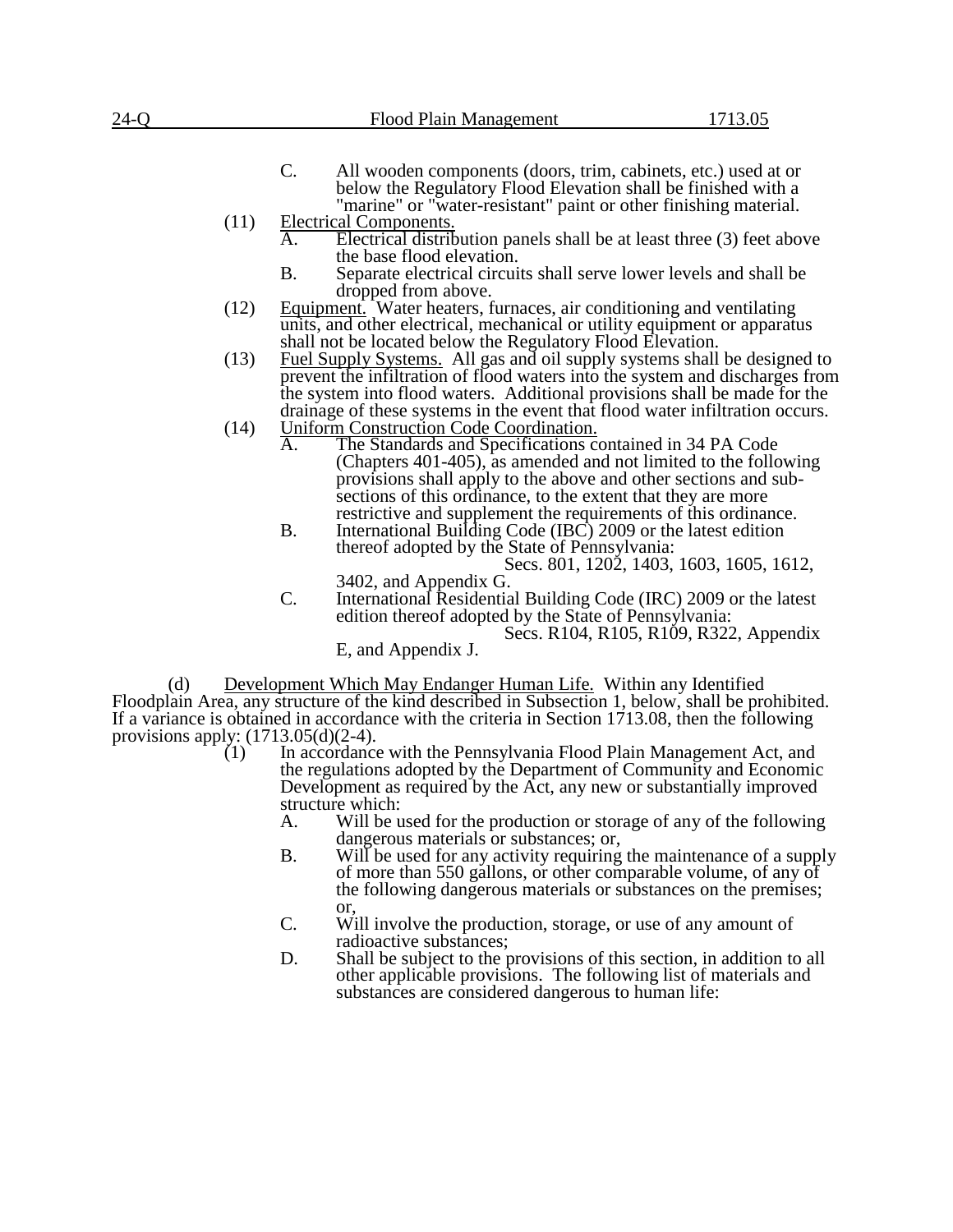- i. Acetone<br>ii. Ammoni
- ii. Ammonia
- iii. Benzene<br>iv. Calcium Calcium carbide
- v. Carbon disulfide
- vi. Celluloid
- vii. Chlorine
- viii. Hydrochloric acid
- ix. Hydrocyanic acid
- x. Magnesium<br>xi. Nitric acid a
- Nitric acid and oxides of nitrogen
- xii. Petroleum products (gasoline, fuel oil, etc.)
- xiii. Phosphorus
- xiv. Potassium
- xv. Sodium
- xvi. Sulphur and sulphur products<br>xvii. Pesticides (including insectici
- Pesticides (including insecticides, fungicides, and rodenticides)
- xviii. Radioactive substances, insofar as such substances are not otherwise regulated.
- (2) Within any Identified Floodplain Area, any new or substantially improved structure of the kind described in Subsection 1, above, shall be prohibited within the area measured fifty (50) feet landward from the top-of-bank of any watercourse.
- (3) Within any Floodway Area, any structure of the kind described in Subsection 1, above, shall be prohibited. Where permitted within any Identified Floodplain Area, any new or substantially improved residential structure of the kind described in Section  $1713.05(d)(1)$ , above, shall be elevated to remain completely dry up to at least one and one half  $(1 \frac{1}{2})$ feet above base flood elevation and built in accordance with Sections 1713.05(a), 1713.05(b) and 1713.05(c).
- (4) Where permitted within any Identified Floodplain Area, any new or substantially improved non-residential structure of the kind described in Section  $1713.05(d)$  above, shall be built in accordance with Sections1713.05(a), 1713.05(b) and 1713.05(c) including:
	- A. Elevated, or designed and constructed to remain completely dry up to at least one and one half  $(1 \frac{1}{2})$  feet above base flood elevation, and
	- B. Designed to prevent pollution from the structure or activity during the course of a base flood.

Any such structure, or part thereof, that will be built below the Regulatory Flood Elevation shall be designed and constructed in accordance with the standards for completely dry floodproofing contained in the publication "Flood-Proofing Regulations (U.S. Army Corps of Engineers, June 1972 as amended March 1992), or with some other equivalent watertight standard.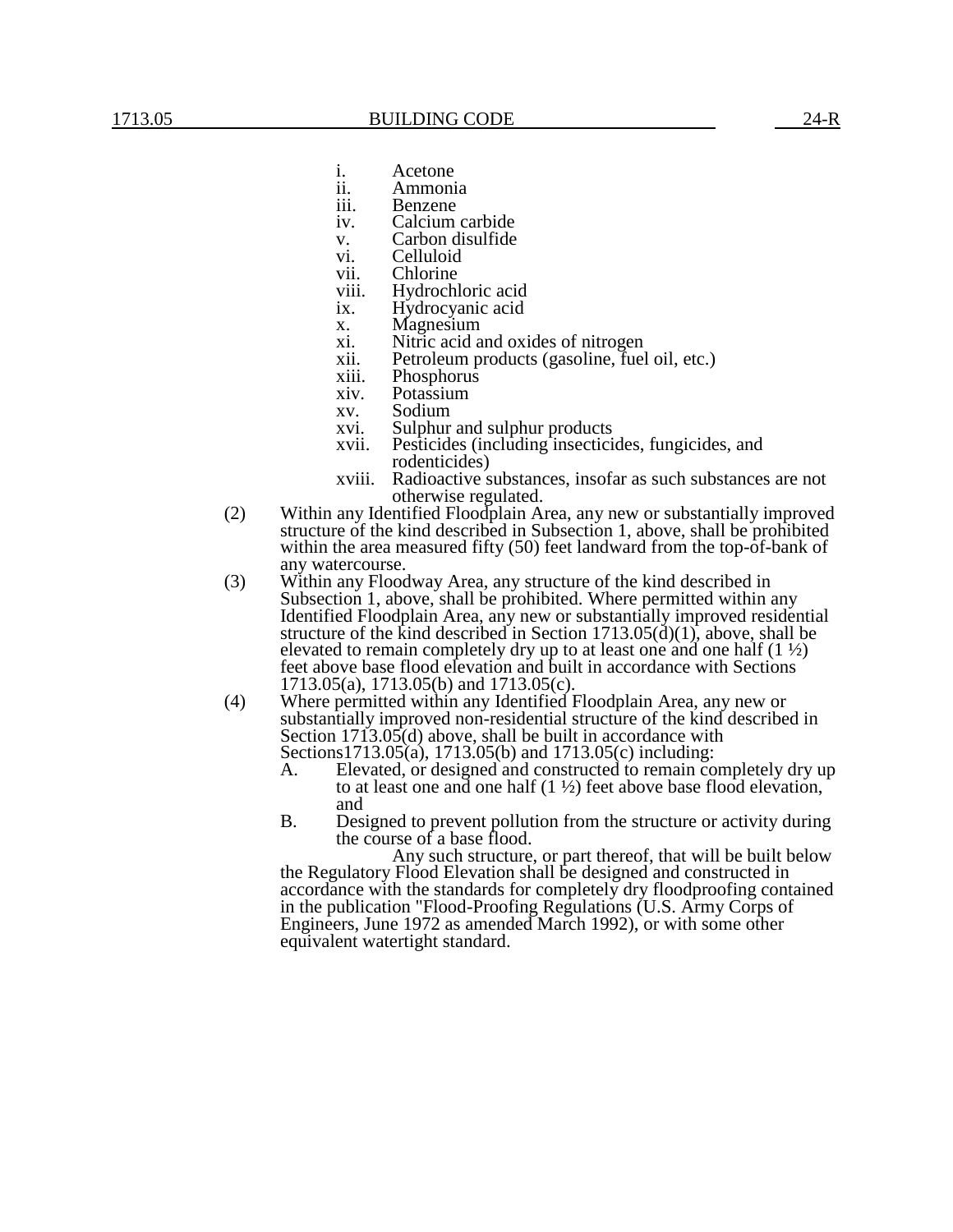(e) Special Requirements for Subdivisions and Development. All subdivision proposals and development proposals containing at least 50 lots or at least 5 acres, whichever is the lesser, in Identified Floodplain Areas where base flood elevation data are not available, shall be supported by hydrologic and hydraulic engineering analyses that determine base flood elevations and floodway information. The analyses shall be prepared by a licensed professional engineer in a format required by FEMA for a Conditional Letter of Map Revision and Letter of Map Revision. Submittal requirements and processing fees shall be the responsibility of the applicant.

(f) Special Requirements for Manufactured Homes. Within any Identified Floodplain Area manufactured homes shall be prohibited. If a variance is obtained in accordance with the criteria in Article 1713.08, then the following provisions apply:

- (1) Within any Identified Floodplain Area manufactured homes shall be prohibited within the area measured fifty (50) feet landward from the topof-bank of any watercourse.
- (2) Where permitted within any Identified Floodplain Area, all manufactured homes, and any improvements thereto, shall be:<br>A. Placed on a permanent foundation;
	- A. Placed on a permanent foundation;<br>B. Elevated so that the lowest floor of
	- B. Elevated so that the lowest floor of the manufactured home is at least one and one half (1 ½) feet above base flood elevation;
	- C. And anchored to resist flotation, collapse, or lateral movement.<br>D. And have all ductwork and utilities including HVAC/heat pump
	- And have all ductwork and utilities including HVAC/heat pump elevated to the Regulatory Flood Elevation.
- (3) Installation of manufactured homes shall be done in accordance with the manufacturers' installation instructions as provided by the manufacturer. Where the applicant cannot provide the above information, the requirements of Appendix E of the 2009 "International Residential Building Code" or the "U.S. Department of Housing and Urban Development's Permanent Foundations for Manufactured Housing," 1984 Edition, draft or latest revision thereto and 34 PA Code Chapter 401-405 shall apply.
- (4) Consideration shall be given to the installation requirements of the 2009 IBC, and the 2009 IRC or the latest edition thereto adopted by the State of Pennsylvania, and 34 PA Code, as amended where appropriate and/or applicable to units where the manufacturers' standards for anchoring cannot be provided or were not established for the proposed unit(s) installation.

(g) Special Requirements for Recreational Vehicles. Within any Identified Floodplain Area recreational vehicles shall be prohibited. If a variance is obtained in accordance with the criteria in Article 1713.08, then the following provisions apply:

- (1) Recreational vehicles in Zones  $\overrightarrow{A}$ , A1-30, AH and AE must either:
	- A. Be on the site for fewer than 180 consecutive days, and
		- B. Be fully licensed and ready for highway use,

## OR

C. Meet the permit requirements for manufactured homes in Section 1713.05(e). (Ord. 27-2015. Passed 10-20-15.)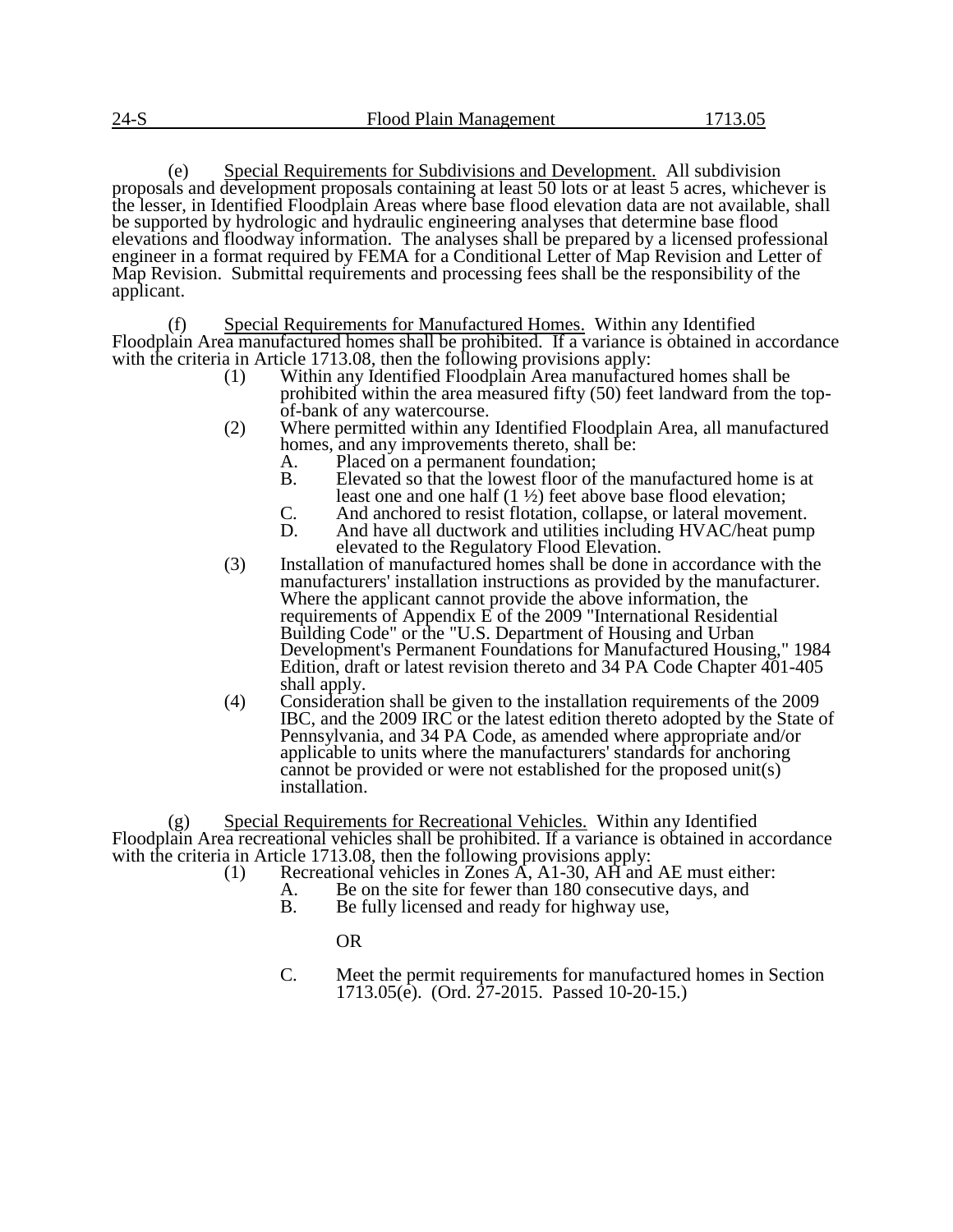## 1713.06 ACTIVITIES REQUIRING SPECIAL PERMITS.

(a) General. In accordance with the administrative regulations promulgated by the Department of Community and Economic Development to implement the Pennsylvania Flood Plain Management Act, the following activities shall be prohibited within any Identified Floodplain Area unless a Special Permit has been issued by the City of York:

- (1) The commencement of any of the following activities; or the construction, enlargement, or expansion of any structure used, or intended to be used, for any of the following activities:
	- A. Hospitals<br>B. Nursing h
	- B. Nursing homes<br>C. Jails or prisons
	- Jails or prisons
- (2) The commencement of, or any construction of, a new manufactured home park or manufactured home subdivision, or substantial improvement to an existing manufactured home park or manufactured home subdivision.

(b) Application Requirements for Special Permits. Applicants for Special Permits shall provide five copies of the following items:<br>(1)  $\overline{A}$  written request includin

- (1) A written request including a completed Permit Application Form.<br>
(2) A small scale map showing the vicinity in which the proposed site
- (2) A small scale map showing the vicinity in which the proposed site is located.
- (3) A plan of the entire site, clearly and legibly drawn at a scale of one (1) inch being equal to one hundred (100) feet or less, showing the following:
	- A. North arrow, scale and date;<br>B. Topography based upon the Topography based upon the North American Vertical Datum (NAVD) of 1988, showing existing and proposed contours at intervals of two (2) feet;
	- C. All property and lot lines including dimensions, and the size of the site expressed in acres or square feet;
	- D. The location of all existing streets, drives, other access ways, and parking areas, with information concerning widths, pavement types and construction, and elevations;
	- E. The location of any existing bodies of water or watercourses, buildings, structures and other public or private facilities, including railroad tracks and facilities, and any other natural and man-made features affecting, or affected by, the proposed activity or development;
	- F. The location of the floodplain boundary line, information and spot elevations concerning the base flood elevation, and information concerning the flow of water including direction and velocities;
	- G. The location of all proposed buildings, structures, utilities, and any other improvements; and
	- H. Any other information which the municipality considers necessary for adequate review of the application.
- (4) Plans of all proposed buildings, structures and other improvements, clearly and legibly drawn at suitable scale showing the following:
	- A. Sufficiently detailed architectural or engineering drawings, including floor plans, sections, and exterior building elevations, as appropriate;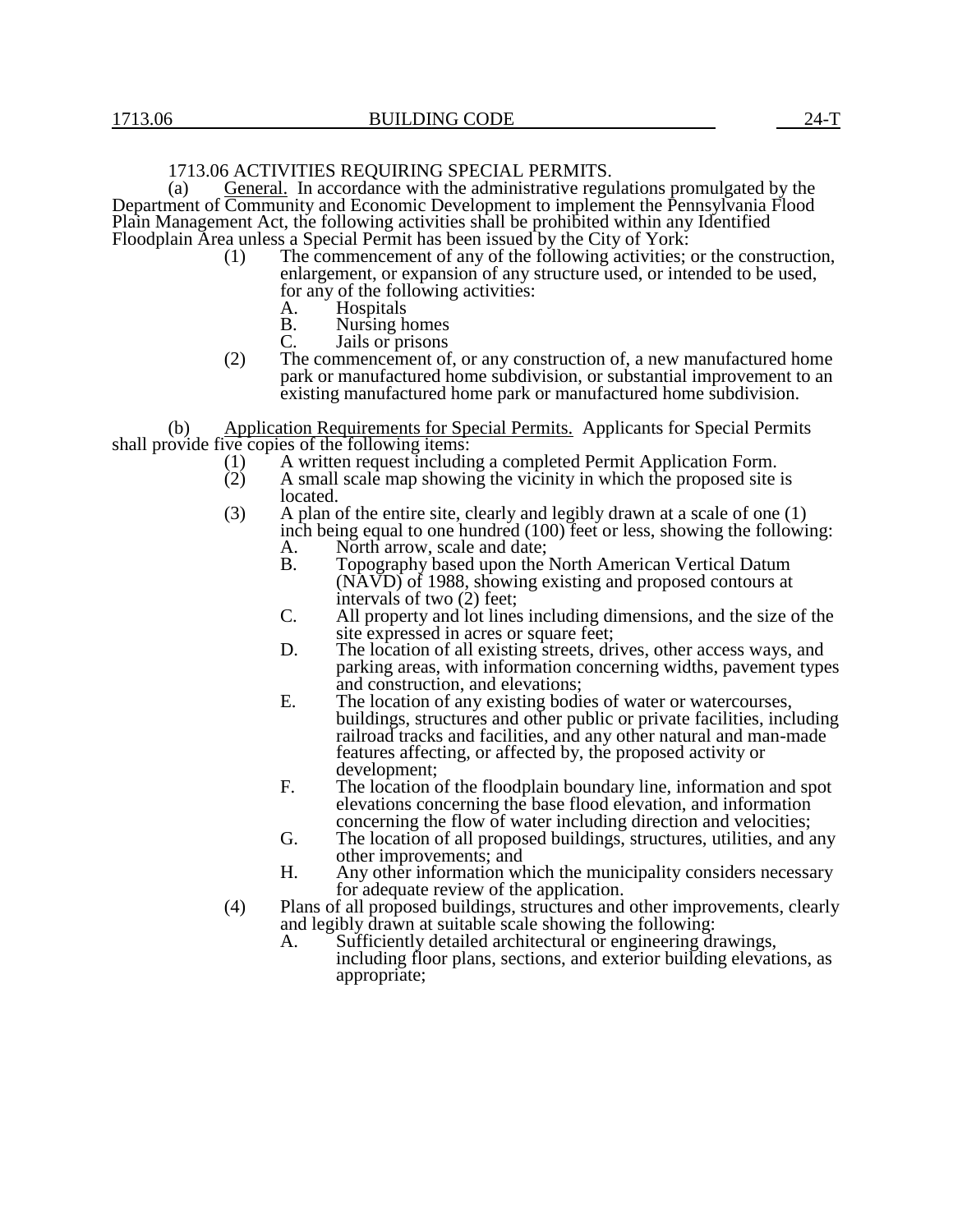| 24-U |     |           | Flood Plain Management                                                                                                                                                                                                                                                                                                                                                                                                | 1713.06 |
|------|-----|-----------|-----------------------------------------------------------------------------------------------------------------------------------------------------------------------------------------------------------------------------------------------------------------------------------------------------------------------------------------------------------------------------------------------------------------------|---------|
|      |     |           |                                                                                                                                                                                                                                                                                                                                                                                                                       |         |
|      |     | <b>B.</b> | For any proposed building, the elevation of the lowest floor<br>(including basement) and, as required, the elevation of any other                                                                                                                                                                                                                                                                                     |         |
|      |     | C.        | floor;<br>Complete information concerning flood depths, pressures,<br>velocities, impact and uplift forces, and other factors associated                                                                                                                                                                                                                                                                              |         |
|      |     | D.        | with the base flood;<br>Detailed information concerning any proposed floodproofing<br>measures;                                                                                                                                                                                                                                                                                                                       |         |
|      |     | Ε.        | Cross section drawings for all proposed streets, drives, other<br>accessways, and parking areas, showing all rights-of-way and<br>pavement widths;                                                                                                                                                                                                                                                                    |         |
|      |     | F.        | Profile drawings for all proposed streets, drives, and vehicular<br>accessways including existing and proposed grades; and                                                                                                                                                                                                                                                                                            |         |
|      |     | G.        | Plans and profiles of all proposed sanitary and storm sewer<br>systems, water supply systems, and any other utilities and<br>facilities.                                                                                                                                                                                                                                                                              |         |
|      | (5) |           | The following data and documentation:                                                                                                                                                                                                                                                                                                                                                                                 |         |
|      |     | А.        | Certification from the applicant that the site upon which the<br>activity or development is proposed is an existing separate and<br>single parcel, owned by the applicant or the client he represents;                                                                                                                                                                                                                |         |
|      |     | <b>B.</b> | Certification from a registered professional engineer, architect, or<br>landscape architect that the proposed construction has been                                                                                                                                                                                                                                                                                   |         |
|      |     | C.        | adequately designed to protect against damage from the base flood;<br>A statement, certified by a registered professional engineer,<br>architect, landscape architect, or other qualified person which<br>contains a complete and accurate description of the nature and<br>extent of pollution that might possibly occur from the development<br>during the course of a base flood, including a statement concerning |         |
|      |     | D.        | the effects such pollution may have on human life;<br>A statement certified by a registered professional engineer,<br>architect, or landscape architect, which contains a complete and<br>accurate description of the effects the proposed development will<br>have on base flood elevation and flows;                                                                                                                |         |
|      |     | Ε.        | A statement, certified by a registered professional engineer,<br>architect, or landscape architect, which contains a complete and<br>accurate description of the kinds and amounts of any loose buoyant<br>materials or debris that may possibly exist or be located on the site<br>below the base flood elevation and the effects such materials and<br>debris may have on base flood elevation and flows;           |         |
|      |     | F.        | The appropriate component of the Department of Environmental<br>Protection's "Planning Module for Land Development;"                                                                                                                                                                                                                                                                                                  |         |
|      |     | G.        | Where any excavation or grading is proposed, a plan meeting the<br>requirements of the Department of Environmental Protection to<br>implement and maintain erosion and sedimentation control;                                                                                                                                                                                                                         |         |
|      |     | H.        | Any other applicable permits such as, but not limited to, a permit<br>for any activity regulated by the Department of Environmental<br>Protection under Section 302 of Act 1978-166; and                                                                                                                                                                                                                              |         |
|      |     | I.        | An evacuation plan which fully explains the manner in which the<br>site will be safely evacuated before or during the course of a base                                                                                                                                                                                                                                                                                |         |

flood.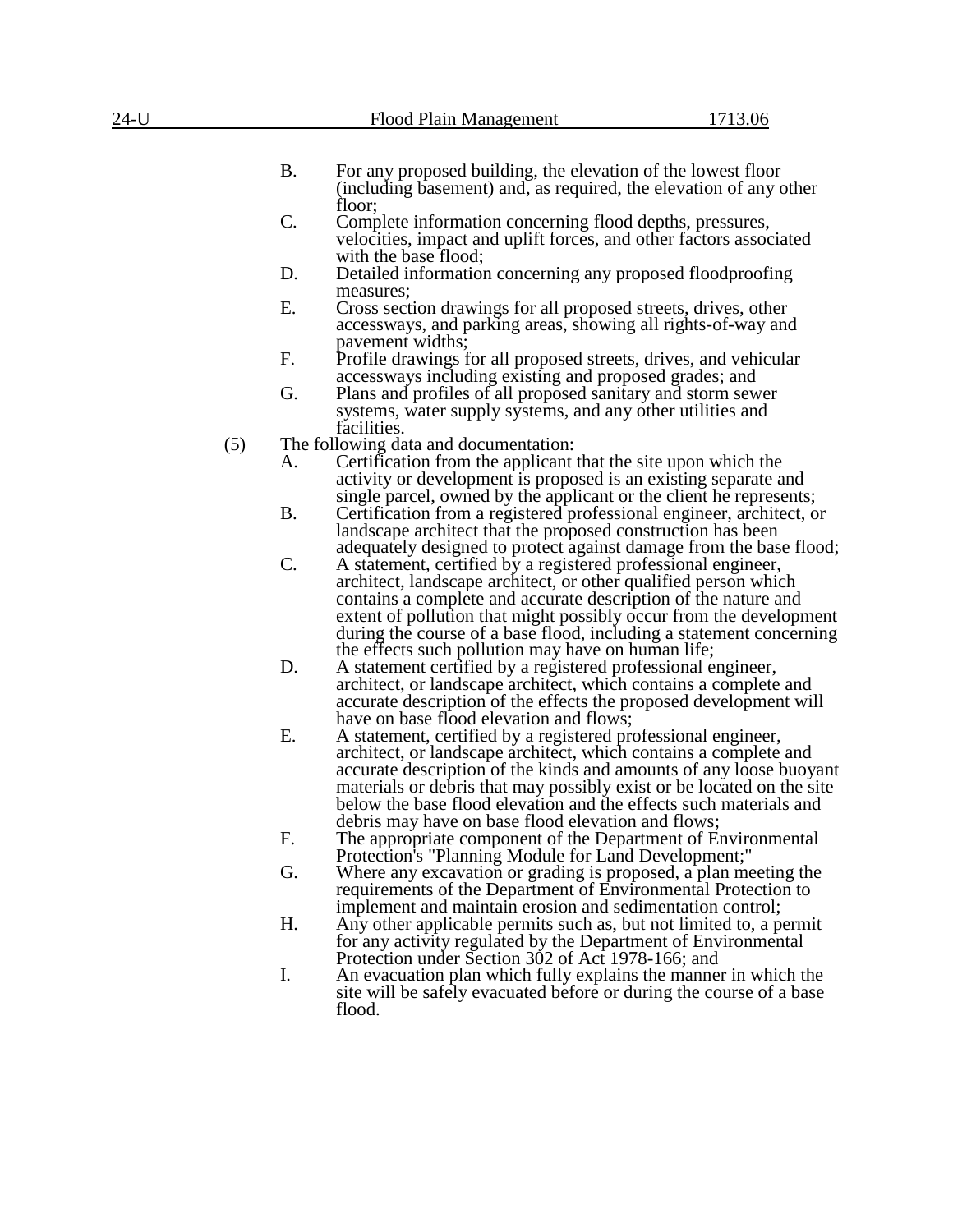(c) Application Review Procedures. Upon receipt of an application for a Special Permit by the City of York the following procedures shall apply in addition to those of Section 1713.03:

- (1) Within three (3) working days following receipt of the application, a complete copy of the application and all accompanying documentation shall be forwarded to the County Planning Commission by registered or certified mail for its review and recommendations. Copies of the application shall also be forwarded to the York City Planning Commission and York City engineer for review and comment.
- (2) If an application is received that is incomplete, the City of York shall notify the applicant in writing, stating in what respect the application is deficient.
- (3) If the City of York decides to disapprove an application, it shall notify the applicant, in writing, of the reasons for the disapproval.
- (4) If the City of York approves an application, it shall file written notification, together with the application and all pertinent information, with the Department of Community and Economic Development, by registered or certified mail, within five (5) working days after the date of approval.
- (5) Before issuing the Special Permit, the City of York shall allow the Department of Community and Economic Development thirty (30) days, after receipt of the notification by the Department, to review the application and decision made by the City of York.
- (6) If the City of York does not receive any communication from the Department of Community and Economic Development during the thirty (30) day review period, it may issue a Special Permit to the applicant.
- (7) If the Department of Community and Economic Development should decide to disapprove an application, it shall notify the City of York and the applicant, in writing, of the reasons for the disapproval, and the City of York shall not issue the Special Permit.
- (d) Special Technical Requirements.
	- $(1)$  In addition to the requirements of Section 1713.05, the following minimum requirements shall also apply to any proposed development requiring a Special Permit. If there is any conflict between any of the following requirements and those in Section 1713.05 or in any other code, ordinance, or regulation, the more restrictive provision shall apply.
	- (2) No application for a Special Permit shall be approved unless it can be determined that the structure or activity will be located, constructed and maintained in a manner which will:
		- A. Fully protect the health and safety of the general public and any occupants of the structure. At a minimum, all new structures shall be designed, located, and constructed so that:
			- i. The structure will survive inundation by waters of the base flood without any lateral movement or damage to either the structure itself, or to any of its equipment or contents below the BFE.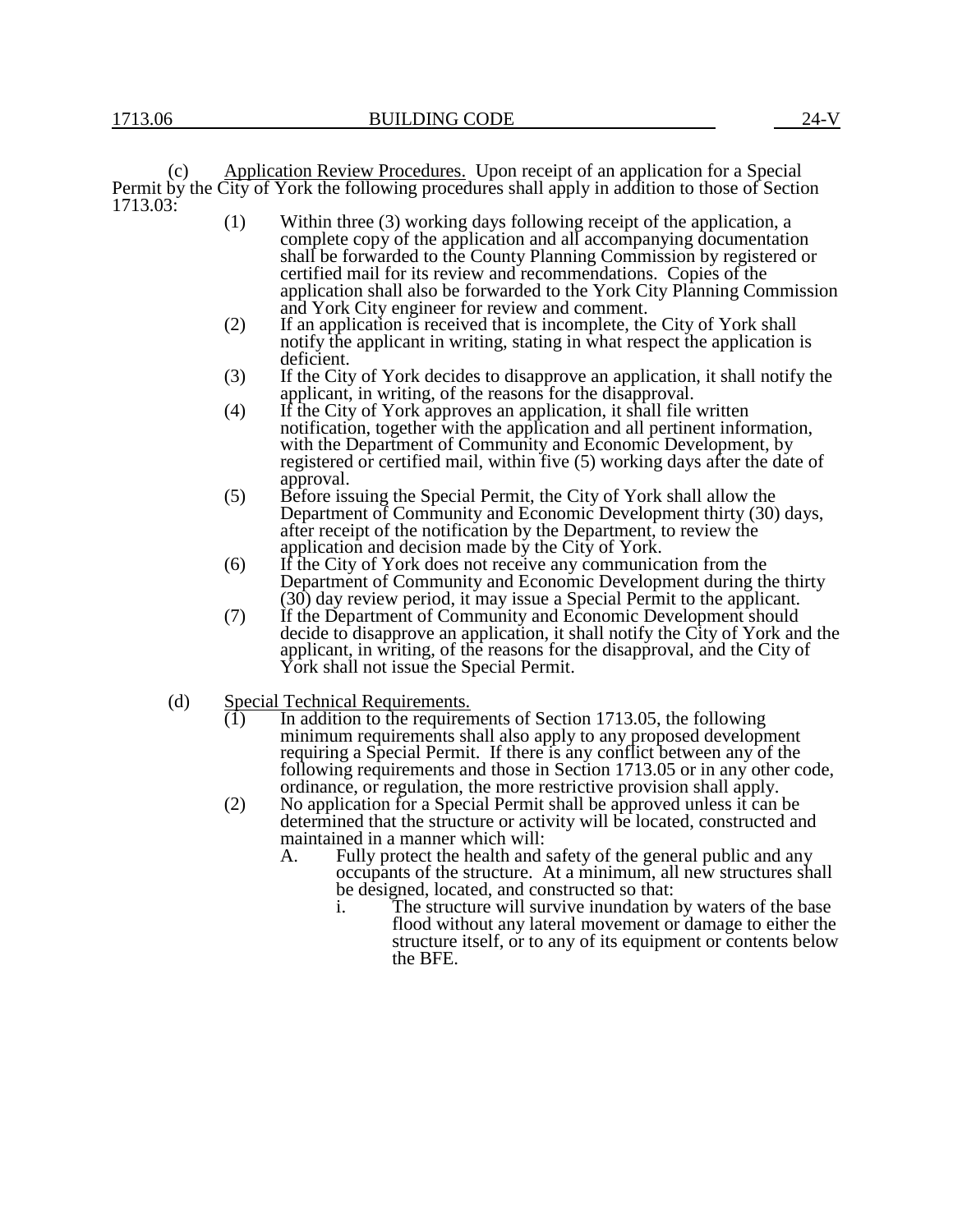- ii. The lowest floor (including basement) will be elevated to at least one and one half  $(1 \frac{1}{2})$  feet above base flood elevation.
- iii. The occupants of the structure can remain inside for an indefinite period of time and be safely evacuated at any time during the base flood.
- B. Prevent any significant possibility of pollution, increased flood levels or flows, or debris endangering life and property.

All hydrologic and hydraulic analyses shall be undertaken only by professional engineers or others of demonstrated qualifications, who shall certify that the technical methods used correctly reflect currently accepted technical concepts. Studies, analyses, computations, etc. shall be submitted in sufficient detail to allow a thorough technical review by the City of York and the Department of Community and Economic Development. (Ord. 27-2015. Passed 10-20-15.)

## 1713.07 EXISTING STRUCTURES IN IDENTIFIED FLOODPLAIN AREAS.

(a) Existing Structures. The provisions of this section do not require any changes or improvements to be made to lawfully existing structures. However, when an improvement is made to any existing structure, the provisions of Section 1713.07(b) shall apply.

(b) Improvements. The following provisions shall apply whenever any improvement is made to an existing structure located within any Identified Floodplain Area:

- (1) No expansion or enlargement of an existing structure shall be allowed within any Floodway Area/District that would cause any increase in BFE.
- (2) No expansion or enlargement of an existing structure shall be allowed within AE Area/District without floodway that would, together with all other existing and anticipated development, increase the BFE more than one (1) foot at any point.
- (3) Any modification, alteration, reconstruction, or improvement of any kind to an existing structure to an extent or amount of fifty (50) percent or more of its market value, shall constitute a substantial improvement and shall be undertaken only in full compliance with the provisions of this Ordinance.
- (4) The above activity shall also address the requirements of the 34 PA Code, as amended and the 2009 IBC and the 2009 IRC or most recent revision thereof adopted by the State of Pennsylvania.
- (5) Within any Floodway Area/District (See 1713.04(b)), no new construction or development shall be allowed, unless the appropriate permit is obtained from the Department of Environmental Protection Regional Office.
- (6) Within any  $\overline{AE}$  Area/District without Floodway (See 1713.04(b)(2)), no new construction or development shall be located within the area measured fifty (50) feet landward from the top-of-bank of any watercourse, unless the appropriate permit is obtained from the Department of Environmental Protection Regional Office. (Ord. 27-2015. Passed 10-20-15.)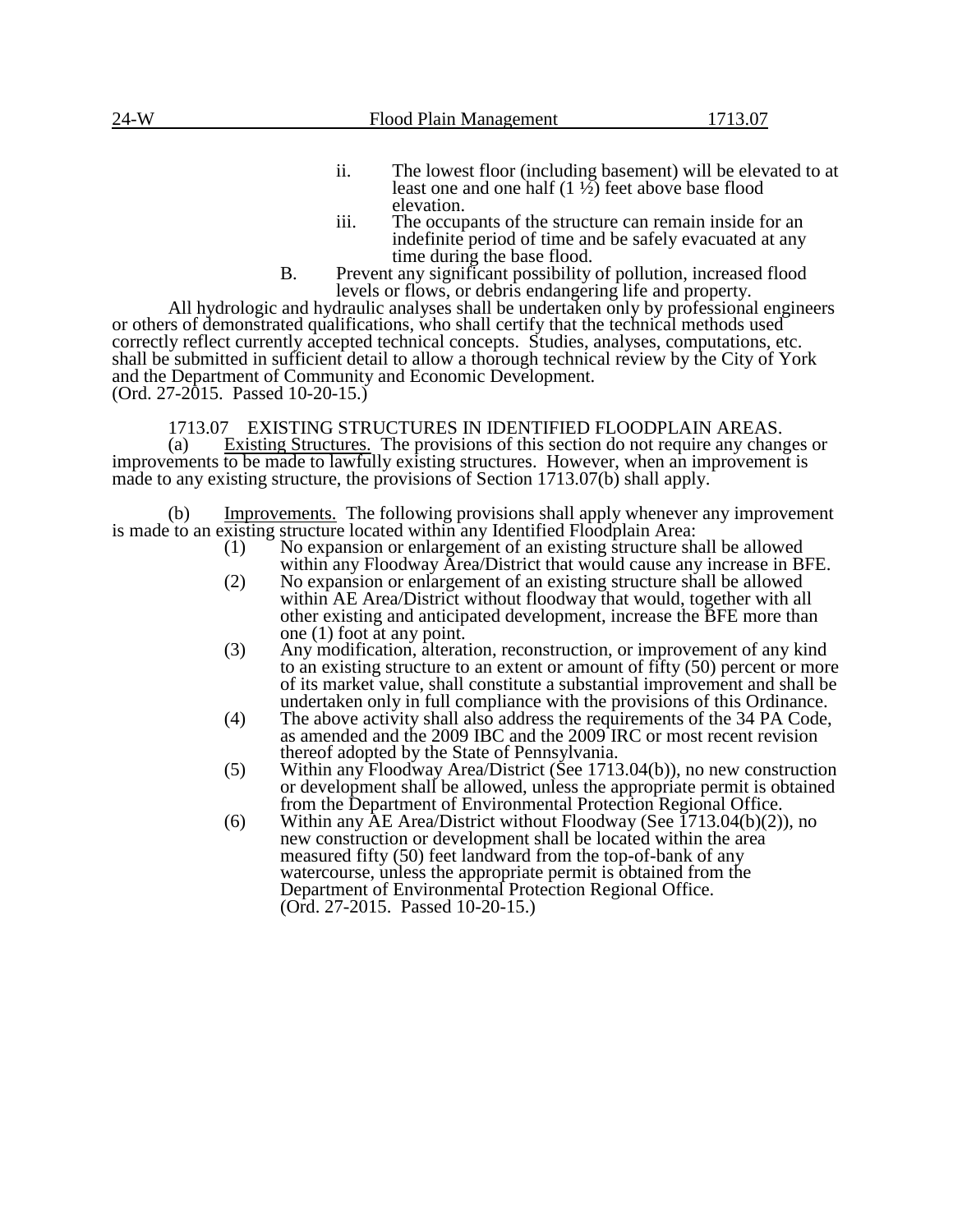#### 1713.08 VARIANCES.

(a) General. If compliance with any of the requirements of this article would result in an exceptional hardship to a prospective builder, developer or landowner, the City of York may, upon request, grant relief from the strict application of the requirements.

Variance Procedures and Conditions. Requests for variances shall be considered by the City of York in accordance with the procedures contained in 1713.03(o) and the following:

- (1) No variance shall be granted within any Identified Floodplain Area that would cause any increase in BFE. In A Area/District, BFEs are determined using the methodology in 1713.04(c).
- (2) No variance shall be granted for any construction, development, use, or activity within any Floodway Area/District that would cause any increase in the BFE.
- (3) No variance shall be granted for any construction, development, use, or activity within any AE Area/District without floodway that would, together with all other existing and anticipated development, increase the BFE more than one (1) foot at any point.
- (4) Except for a possible modification of the Regulatory Flood Elevation requirement involved, no variance shall be granted for any of the other requirements pertaining specifically to development regulated by Special Permit (1713.06) or to Development Which May Endanger Human Life  $(1713.05(d))$ .
- (5) No variance shall be granted for: Prohibited Activities  $(1713.06)$ <br>(6) If granted, a variance shall involve only the least modification ne
- If granted, a variance shall involve only the least modification necessary to provide relief.
- (7) In granting any variance, the City of York shall attach whatever reasonable conditions and safeguards it considers necessary in order to protect the public health, safety, and welfare, and to achieve the objectives of this article.
- (8) Whenever a variance is granted, the City of York shall notify the applicant in writing that:<br>A. The gra
	- The granting of the variance may result in increased premium rates for flood insurance.
	- B. Such variances may increase the risks to life and property.
- (9) In reviewing any request for a variance, the City of York shall consider, at a minimum, the following:
	- A. That there is good and sufficient cause.<br>B. That failure to grant the variance would
	- That failure to grant the variance would result in exceptional hardship to the applicant.
	- C. That the granting of the variance will
		- i. Neither result in an unacceptable or prohibited increase in flood heights, additional threats to public safety, or extraordinary public expense,
		- ii. Nor create nuisances, cause fraud on, or victimize the public, or conflict with any other applicable state or local ordinances and regulations.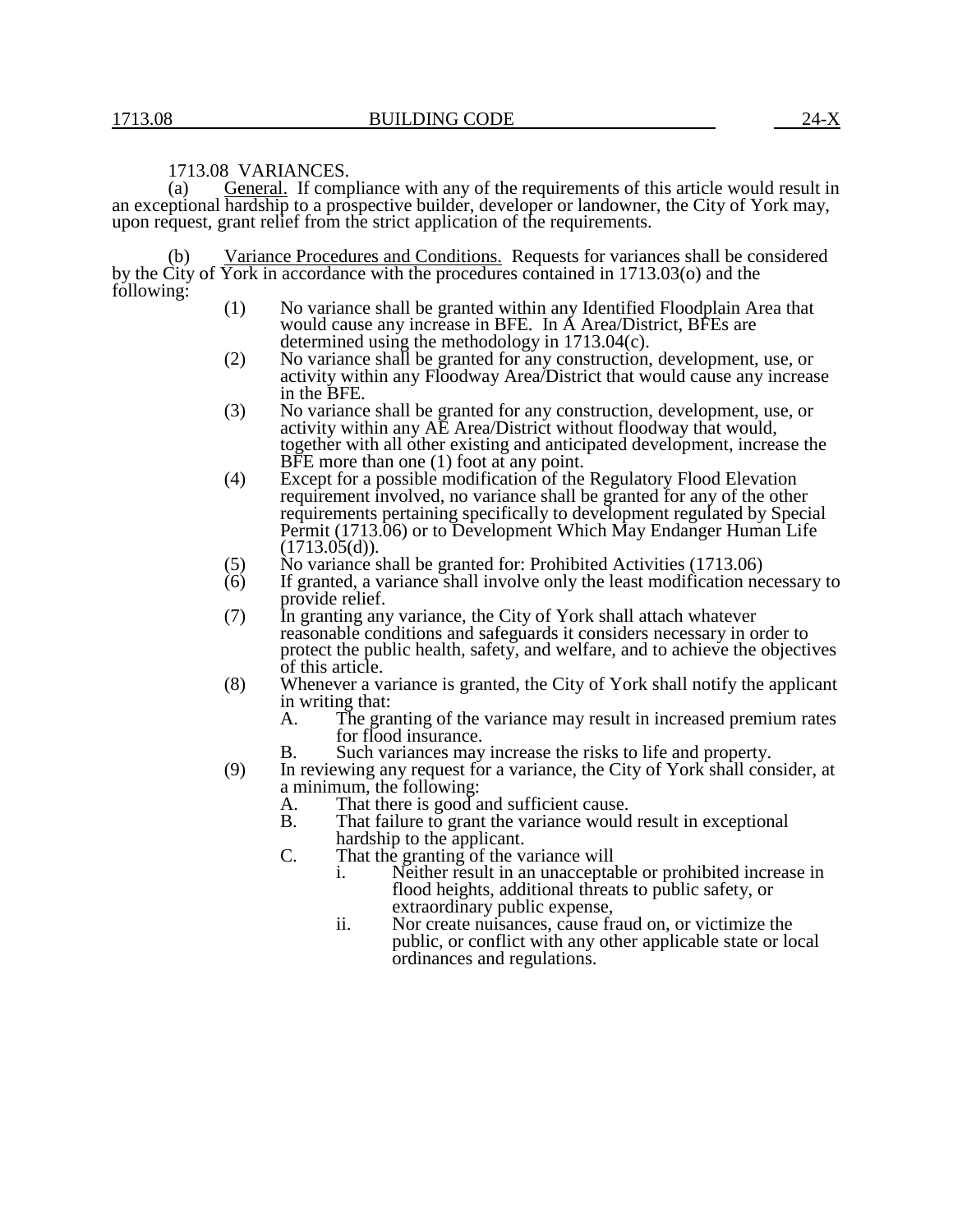(10) A complete record of all variance requests and related actions shall be maintained by the City of York. In addition, a report of all variances granted during the year shall be included in the annual report to the FEMA.

Notwithstanding any of the above, however, all structures shall be designed and constructed so as to have the capability of resisting the one-percent (1%) annual chance flood. (Ord. 27-2015. Passed 10-20-15.)

1713.09 DEFINITIONS.

(a) General. Unless specifically defined below, words and phrases used in this article shall be interpreted so as to give this article its' most reasonable application.

- (b) Specific Definitions.<br>(1) Accessory use
	- Accessory use or structure a use or structure on the same lot with, and of a nature customarily incidental and subordinate to, the principal use or structure.
	- (2) Base flood a flood which has a one percent chance of being equaled or exceeded in any given year (also called the "100 year flood" or onepercent (1%) annual chance flood).
	- (3) Base flood discharge the volume of water resulting from a Base Flood as it passes a given location within a given time, usually expressed in cubic feet per second (cfs).
	- (4) Base flood elevation (BFE) the elevation shown on the Flood Insurance Rate Map (FIRM) for Zones AE, AH, A1-30 that indicates the water surface elevation resulting from a flood that has a 1-percent or greater chance of being equaled or exceeded in any given year.
	- (5) Basement any area of the building having its floor below ground level on all sides.
	- (6) Building a combination of materials to form a permanent structure having walls and a roof. Included shall be all manufactured homes and trailers to be used for human habitation.
	- (7) Development any man-made change to improved or unimproved real estate, including but not limited to the construction, reconstruction, renovation, repair, expansion, or alteration of buildings or other structures; the placement of manufactured homes; streets, and other paving; utilities; filling, grading and excavation; mining; dredging; drilling operations; storage of equipment or materials; and the subdivision of land.
	- (8) Existing manufactured home park or subdivision a manufactured home park or subdivision for which the construction of facilities for servicing the lots on which the manufactured homes are to be affixed (including, at a minimum, the installation of utilities, the construction of streets, and either final site grading or the pouring of concrete pads) is completed before the effective date of the floodplain management regulations adopted by a community.
	- (9) Expansion to an existing manufactured home park or subdivision the preparation of additional sites by the construction of facilities for servicing the lots on which the manufactured homes are to be affixed (including the installation of utilities, the construction of streets, and either final site grading or the pouring of concrete pads).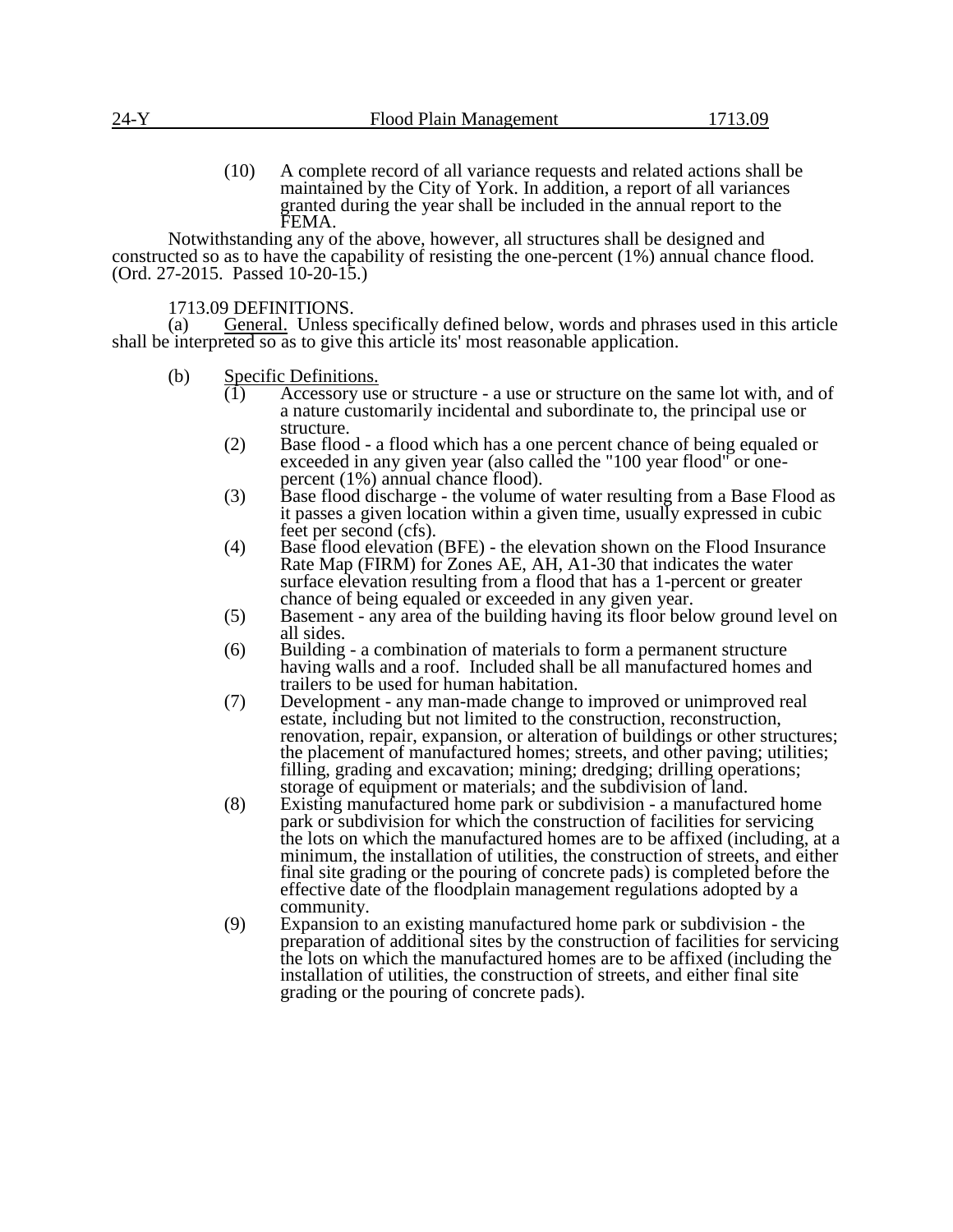- (10) Flood a temporary inundation of normally dry land areas.<br>(11) Flood Insurance Rate Map (FIRM) the official map on wh
	- Flood Insurance Rate Map (FIRM) the official map on which the Federal Emergency Management Agency has delineated both the areas of special flood hazards and the risk premium zones applicable to the community.
- (12) Flood Insurance Study (FIS) the official report provided by the Federal Emergency Management Agency that includes flood profiles, the Flood Insurance Rate Map, the Flood Boundary and Floodway Map, and the water surface elevation of the base flood.
- (13) Floodplain area a relatively flat or low land area which is subject to partial or complete inundation from an adjoining or nearby stream, river or watercourse; and/or any area subject to the unusual and rapid accumulation of surface waters from any source.
- (14) Floodproofing any combination of structural and nonstructural additions, changes, or adjustments to structures which reduce or eliminate flood damage to real estate or improved real property, water and sanitary facilities, structures and their contents.
- (15) Floodway the channel of a river or other watercourse and the adjacent land areas that must be reserved in order to discharge the base flood without cumulatively increasing the water surface elevation more than one foot.
- (16) Highest Adjacent Grade: The highest natural elevation of the ground surface prior to construction next to the proposed walls of a structure.
- (17) Historic structures any structure that is:
	- A. Listed individually in the National Register of Historic Places (a listing maintained by the Department of Interior) or preliminarily determined by the Secretary of the Interior as meeting the requirements for individual listing on the National Register;
	- B. Certified or preliminarily determined by the Secretary of the Interior as contributing to the historical significance of a registered historic district or a district preliminarily determined by the Secretary to qualify as a registered historic district;
	- C. Individually listed on a state inventory of historic places in states which have been approved by the Secretary of the Interior; or
	- D. Individually listed on a local inventory of historic places in communities with historic preservation that have been certified either:
		- i. By an approved state program as determined by the Secretary of the Interior or
		- ii. Directly by the Secretary of the Interior in states without approved programs.
- (18) Identified Floodplain Area- this term is an umbrella term that includes all of the areas within which the community has selected to enforce floodplain regulations. It will always include the area identified as the Special Flood Hazard Area on the Flood Insurance Rate Maps and Flood Insurance Study, but may include additional areas identified by the community. See  $1713.04(A)$  and  $1713.04(B)$  for the specifics on what areas the community has included in the Identified Floodplain Area.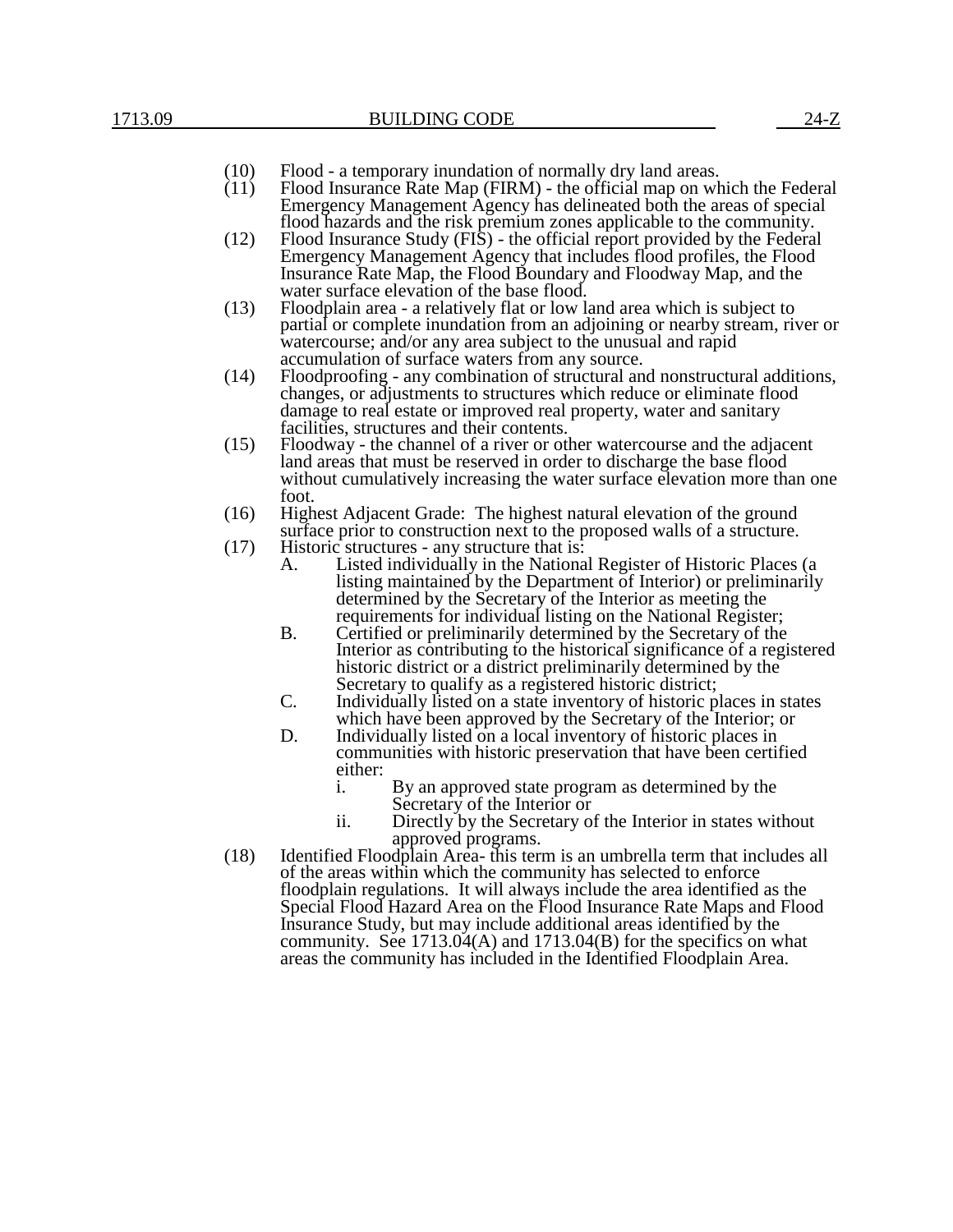- (19) Lowest floor the lowest floor of the lowest fully enclosed area (including basement). An unfinished, flood resistant partially enclosed area, used solely for parking of vehicles, building access, and incidental storage, in an area other than a basement area is not considered the lowest floor of a building, provided that such space is not designed and built so that the structure is in violation of the applicable non-elevation design requirements of this ordinance.
- (20) Manufactured home a structure, transportable in one or more sections, which is built on a permanent chassis, and is designed for use with or without a permanent foundation when attached to the required utilities. The term includes park trailers, travel trailers, recreational and other similar vehicles which are placed on a site for more than 180 consecutive days.
- (21) Manufactured home park or subdivision a parcel (or contiguous parcels) of land divided into two or more manufactured home lots for rent or sale.
- (22) New construction structures for which the start of construction commenced on or after the effective start date of this floodplain management ordinance and includes any subsequent improvements to such structures. Any construction started after  $\frac{6}{15}{1977}$  and before the effective start date of this floodplain management ordinance is subject to the ordinance in effect at the time the permit was issued, provided the start of construction was within 180 days of permit issuance.
- (23) New manufactured home park or subdivision a manufactured home park or subdivision for which the construction of facilities for servicing the lots on which the manufactured homes are to be affixed (including at a minimum, the installation of utilities, the construction of streets, and either final site grading or the pouring of concrete pads) is completed on or after the effective date of floodplain management regulations adopted by a community.
- (24) Person an individual, partnership, public or private association or corporation, firm, trust, estate, municipality, governmental unit, public utility or any other legal entity whatsoever, which is recognized by law as the subject of rights and duties.
- (25) Post-FIRM Structure is a structure for which construction or substantial improvement occurred after December 31, 1974 or on or after the community's initial Flood Insurance Rate Map (FIRM) dated 6/15/1977, whichever is later, and, as such, would be required to be compliant with the regulations of the National Flood Insurance Program.
- (26) Pre-FIRM Structure is a structure for which construction or substantial improvement occurred on or before December 31, 1974 or before the community's initial Flood Insurance Rate Map (FIRM) dated 6/15/1977, whichever is later, and, as such, would not be required to be compliant with the regulations of the National Flood Insurance Program.
- (27) Recreational vehicle a vehicle which is:
	- A. Built on a single chassis;<br>B. Not more than 400 square
	- Not more than 400 square feet, measured at the largest horizontal projections;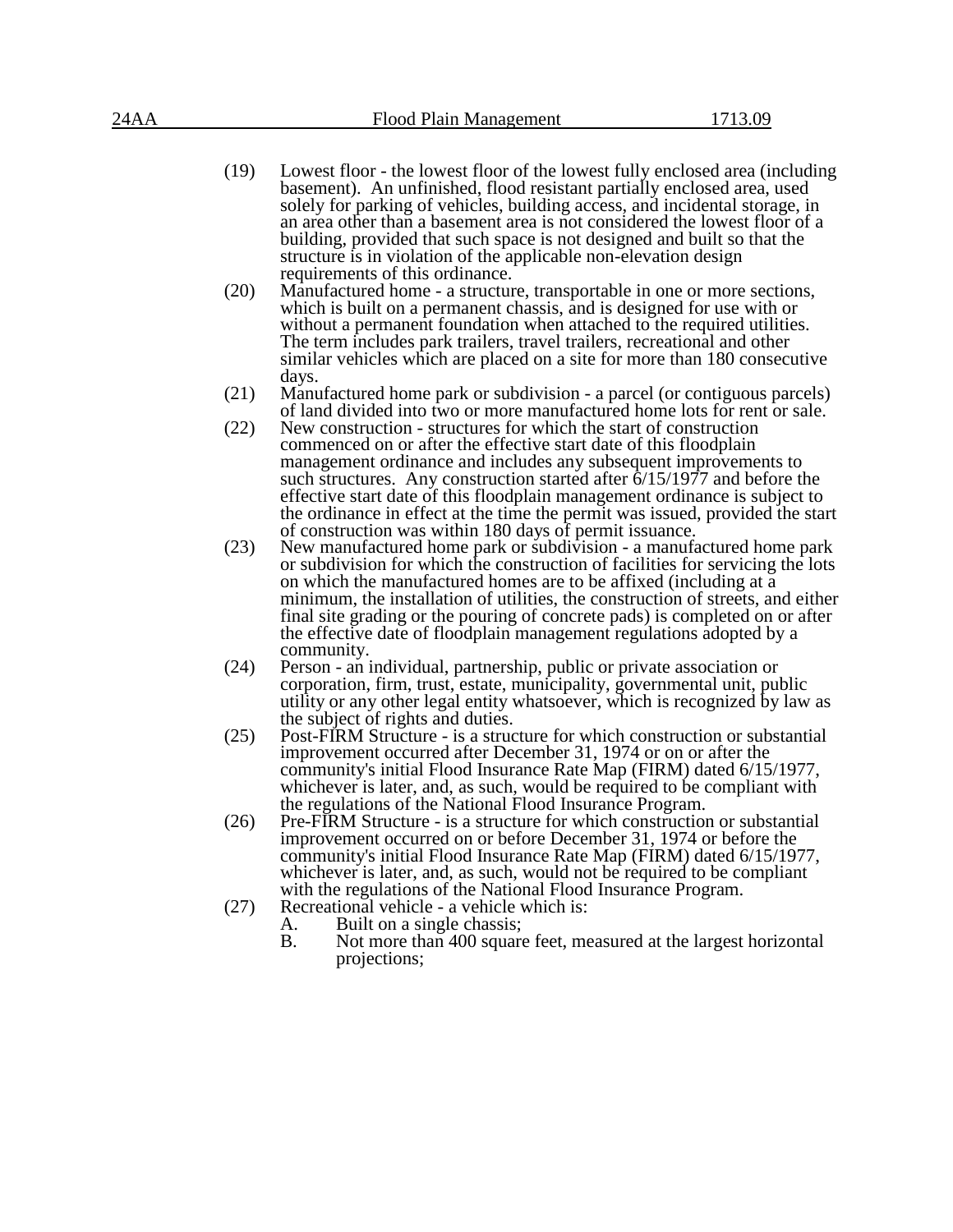- C. Designed to be self-propelled or permanently towable by a lightduty truck,
- D. Not designed for use as a permanent dwelling but as temporary living quarters for recreational, camping, travel, or seasonal use.
- (28) Regulatory Flood Elevation the base flood elevation (BFE) or estimated flood height as determined using simplified methods plus a freeboard safety factor of one and one-half  $(1 \frac{1}{2})$  feet.
- (29) Repetitive loss flood related damages sustained by a structure on two separate occasions during a 10-year period for which the cost of repairs at the time of each such flood event, on average, equals or exceeds 25 percent of the market value of the structure before the damages occurred.
- (30) Special permit a special approval which is required for hospitals, nursing homes, jails, and new manufactured home parks/ subdivisions and substantial improvements to such existing parks, when such development is located in all, or a designated portion of a floodplain.
- (31) Special flood hazard area (SFHA) means an area in the floodplain subject to a 1 percent or greater chance of flooding in any given year. It is shown on the FIRM as Zone A, AO, A1 A30, AE, A99, or, AH.
- (32) Start of construction includes substantial improvement and other proposed new development and means the date the Permit was issued, provided the actual start of construction, repair, reconstruction, rehabilitation, addition, placement, or other improvement was within 180 days after the date of the permit and shall be completed within twelve (12) months after the date of issuance of the permit unless a time extension is granted, in writing, by the Floodplain Administrator. The actual start means either the first placement of permanent construction of a structure on a site, such as the pouring of slab or footings, the installation of piles, the construction of columns, or any work beyond the stage of excavation; or the placement of a manufacture home on a foundation. Permanent construction does not include land preparation, such as clearing, grading, and filling; nor does it include the installation of streets and walkways; nor does it include excavation for a basement, footings, piers, or foundations or the erection of temporary forms; nor does it include the installation on the property of accessory buildings, such as garages or sheds not occupied as dwelling units or not part of the main structure. For a substantial improvement, the actual start of construction means the first alteration of any wall, ceiling, floor, or other structural part of a building, whether or not that alteration affects the external dimensions of the building.
- (33) Structure a walled and roofed building, including a gas or liquid storage tank that is principally above ground, as well as a manufactured home.
- (34) Subdivision the division or re-division of a lot, tract, or parcel of land by any means into two or more lots, tracts, parcels or other divisions of land including changes in existing lot lines for the purpose, whether immediate or future, of lease, partition by the court for distribution to heirs, or devisees, transfer of ownership or building or lot development: Provided, however, that the subdivision by lease of land for agricultural purposes into parcels of more than ten acres, not involving any new street or easement of access or any residential dwelling, shall be exempted.